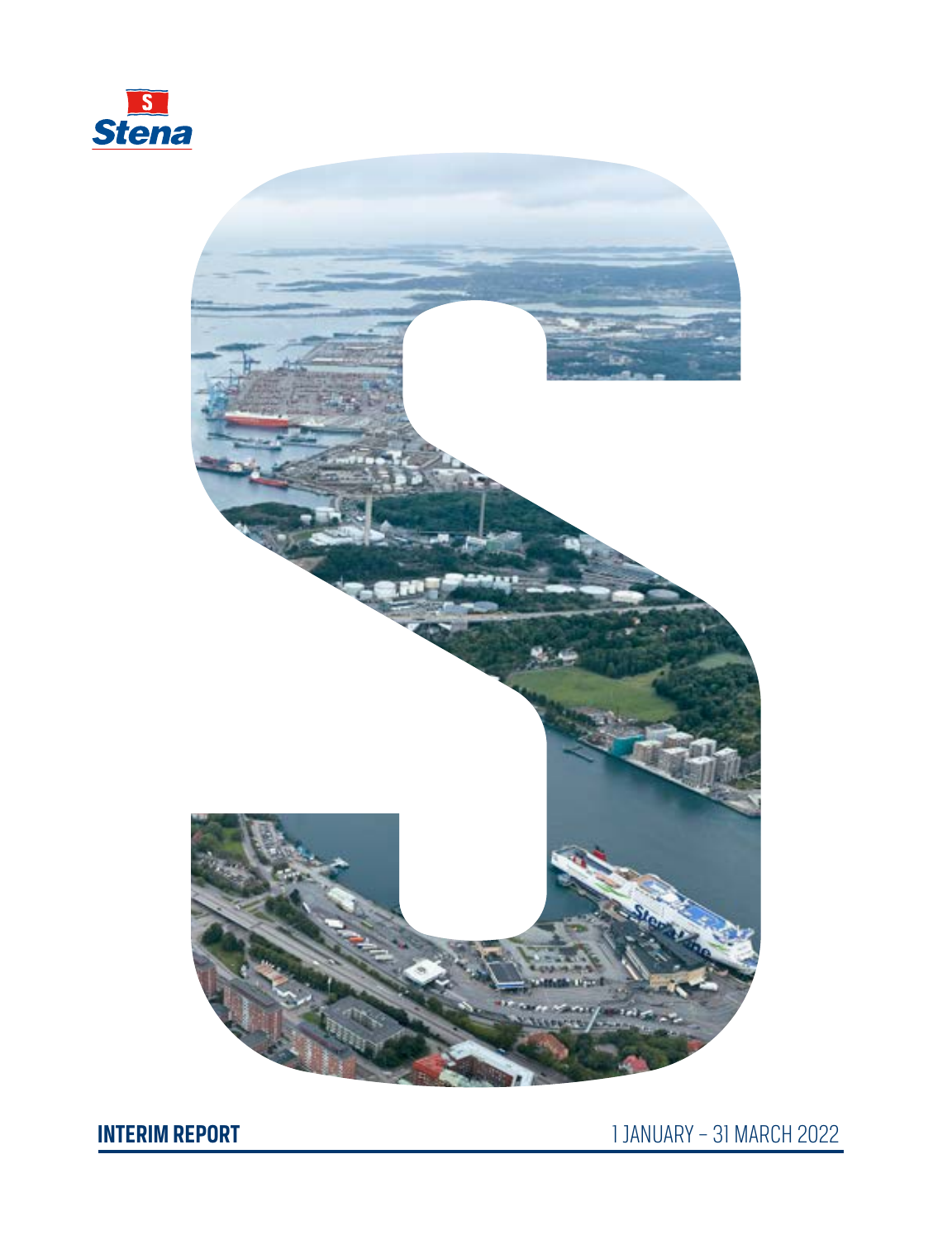# **INTERIM REPORT FOR THE THREE-MONTH PERIOD, 1 JANUARY – 31 MARCH 2022**

- **CONSOLIDATED EBITDA** for the three-month period ended 31 March 2022 amounted to SEK 1,960 (1,054) million.
- **CONSOLIDATED EBITDA,** excluding net gain on sale of assets and change in fair value of investment properties, for the three-month period ended 31 March 2022 amounted to SEK 1,711 (845) million.

**Immecting Euro** 

- **THE RESULT BEFORE TAXES** amounted to SEK –701 (–1,129) million for the three-month period ended 31 March 2022.
- **THE LIQUIDITY POSITION** remains strong. As of 31<sup>th</sup> of March 2022 available liquidity amounted to SEK 18.0 billion.

#### **FERRY OPERATION**

EBITDA increased compared to last year. The result is manily an effect of increased travel and freight volumes as well as improved travel rates compared to last year.

#### **DRILLING**

Increased EBITDA compared to last year due to more operating days together with higher charter rates.

#### **SHIPPING**

Increased EBITDA within RoRo segment due to delivery of newbuildings in Q2 and Q3 2021 together with increased EBITDA within Tanker, offset by decreased EBITDA within LNG operations.

StenaLine

#### **PROPERTY**

Continued strong and stable performance. EBITDA increased slightly compared to last year due to sale of condominiums in 2022 offset by a decrease in rental income due to the sale of international properties in mid March 2021. The fair value of investment properties has been adjusted positively by SEK 249 million, i.e. 0.6 % of the total property portfolio.

#### **NEW BUSINESSES**

Continued strong performance and positive development in especially Ballingslöv and Envac.

*Göteborg, 30 May 2022 Annika Hult Deputy CEO and Principal Financial Office*r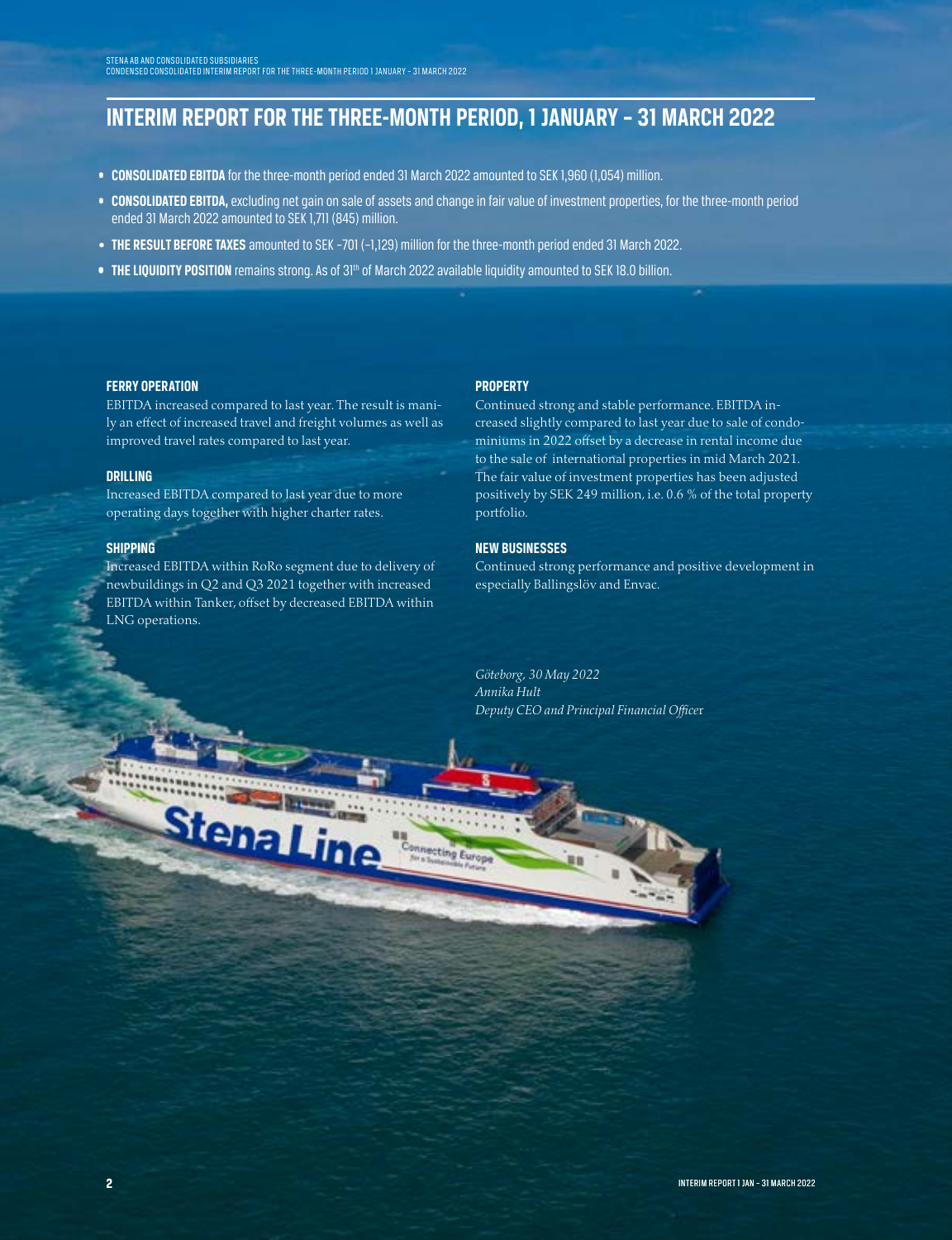

# **CONTENT**

#### **CONDENSED CONSOLIDATED FINANCIAL STATEMENTS (UNAUDITED)**

- 4 Condensed Consolidated Income Statements
- 5 Consolidated Statements of Comprehensive Income
- 6 Condensed Consolidated Balance Sheet
- 8 Condensed Consolidated Statements of Changes in Equity
- 9 Condensed Consolidated Statements of Cash Flows
- 10 Notes to Condensed Consolidated Financial Statements
- 13 Operating and financial review
- 18 Other financial information Restricted group

#### **FORWARD-LOOKING STATEMENTS**

This Interim Report includes statements that are, or may be deemed to be, forward-looking statements and can be identified as "forward-looking statements" by terms and phrases such as "anticipate," "should," "likely," "foresee," "believe," "estimate," "expect," "intend," "continue," "could," "may," "project," "plan," "predict," "will" and other similar expressions. These forward-looking statements include all matters that are not historical facts.

We do not intend, and undertake no obligation, to revise the forward-looking statements included in this report to reflect any future events or circumstances. Our actual results, performance or achievements could differ materially from the results expressed or implied by these forward-looking statements.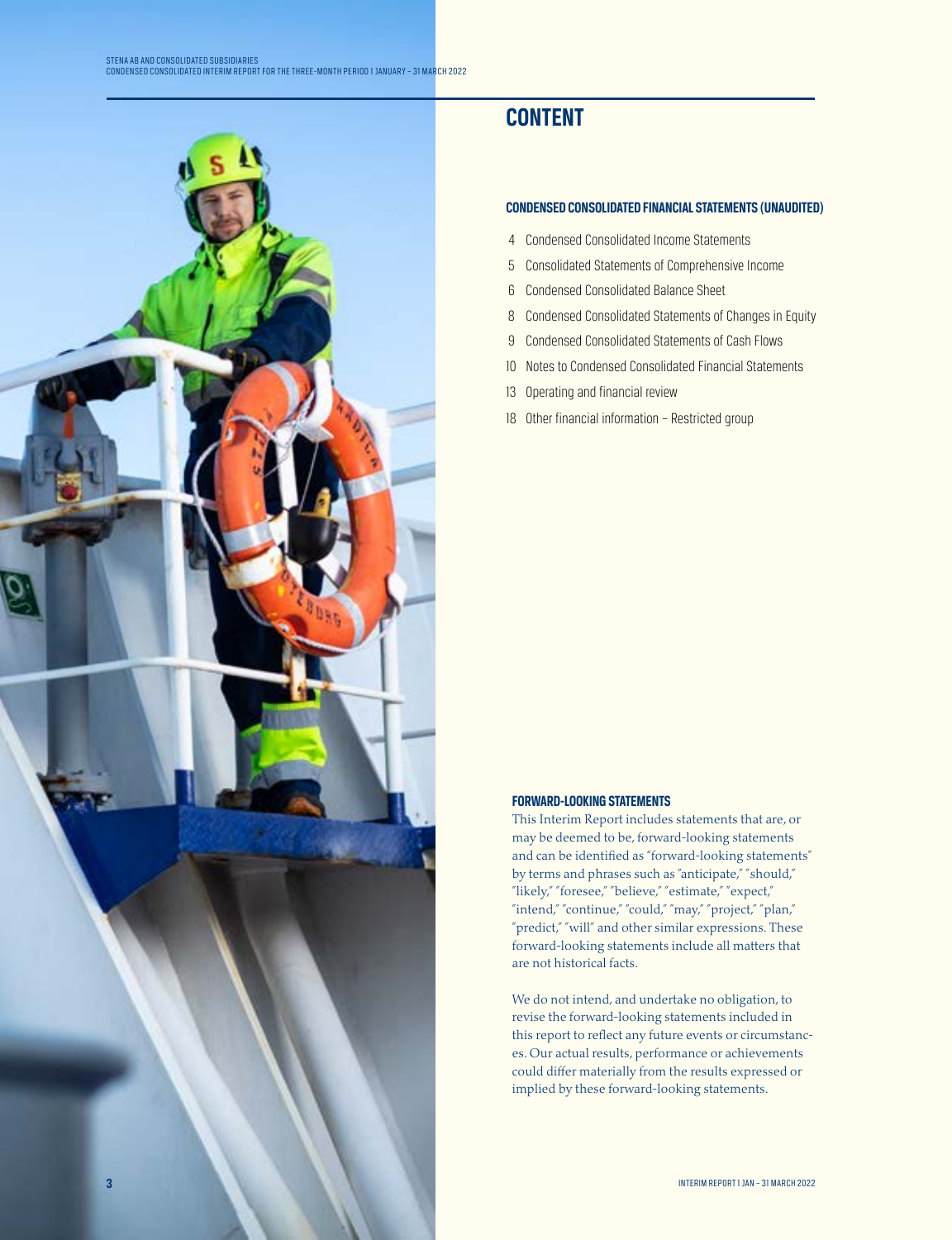# **CONDENSED CONSOLIDATED INCOME STATEMENTS (UNAUDITED)**

|                                                      |                | Three-month period ended 31 March |  |  |  |
|------------------------------------------------------|----------------|-----------------------------------|--|--|--|
| (SEK in million)                                     | 2022           | 2021                              |  |  |  |
| Revenue                                              |                |                                   |  |  |  |
| Ferry Operations                                     | 3,315          | 2,312                             |  |  |  |
| Offshore Drilling                                    | 744            | 401                               |  |  |  |
| Shipping                                             | 3,242          | 2,189                             |  |  |  |
| Property                                             | 895            | 662                               |  |  |  |
| New Businesses                                       | 2,060          | 1,823                             |  |  |  |
| Other                                                | 10             | 13                                |  |  |  |
| <b>Total revenue</b>                                 | 10,266         | 7,400                             |  |  |  |
| Change in fair value of investment properties        | 249            | 248                               |  |  |  |
| Net gain/loss on sale of non-current assets          |                | $-39$                             |  |  |  |
| <b>Total other income</b>                            | 249            | 209                               |  |  |  |
| <b>Direct operating expenses</b>                     |                |                                   |  |  |  |
| Ferry Operations                                     | $-2,358$       | $-1,742$                          |  |  |  |
| Offshore Drilling                                    | $-618$         | $-533$                            |  |  |  |
| Shipping                                             | $-2,352$       | $-1,608$                          |  |  |  |
| Property                                             | $-407$         | $-234$                            |  |  |  |
| New Businesses                                       | $-1,587$       | $-1,399$                          |  |  |  |
| Other                                                | 6              | $-7$                              |  |  |  |
| <b>Total direct operating expenses</b>               | $-7,316$       | $-5,523$                          |  |  |  |
| Selling and administrative expenses                  | $-1,239$       | $-1,032$                          |  |  |  |
| Profit/loss from investments in operating associates | $-26$          | -24                               |  |  |  |
| Depreciation, amortisation and impairment            | $-1,962$       | $-1,658$                          |  |  |  |
| <b>Total operating expenses</b>                      | $-10,543$      | $-8,237$                          |  |  |  |
| <b>Operating profit/loss</b>                         | $-28$          | $-628$                            |  |  |  |
| Profit/loss from investments in strategic associates | 11             | 15                                |  |  |  |
| Dividends received                                   | 36             | 39                                |  |  |  |
| Gains/losses on sale of securities                   | $-67$          | 120                               |  |  |  |
| Interest income                                      | 62             | 47                                |  |  |  |
| Interest expenses                                    | $-631$         | -655                              |  |  |  |
| Exchange gains/losses                                | $\overline{2}$ | 6                                 |  |  |  |
| Other finance income/costs                           | -86            | -73                               |  |  |  |
| <b>Financial net</b>                                 | $-673$         | $-501$                            |  |  |  |
| Profit/loss before tax                               | $-701$         | $-1,129$                          |  |  |  |
| Income taxes                                         | $-47$          | 16                                |  |  |  |
| Profit/loss for the period                           | $-748$         | $-1,113$                          |  |  |  |
| Profit/loss for the period attributable to:          |                |                                   |  |  |  |
| Shareholders of the Parent company                   | $-753$         | $-1,119$                          |  |  |  |
| Non-controlling interests                            | 5              | 6                                 |  |  |  |
| Profit/loss for the period                           | $-748$         | $-1,113$                          |  |  |  |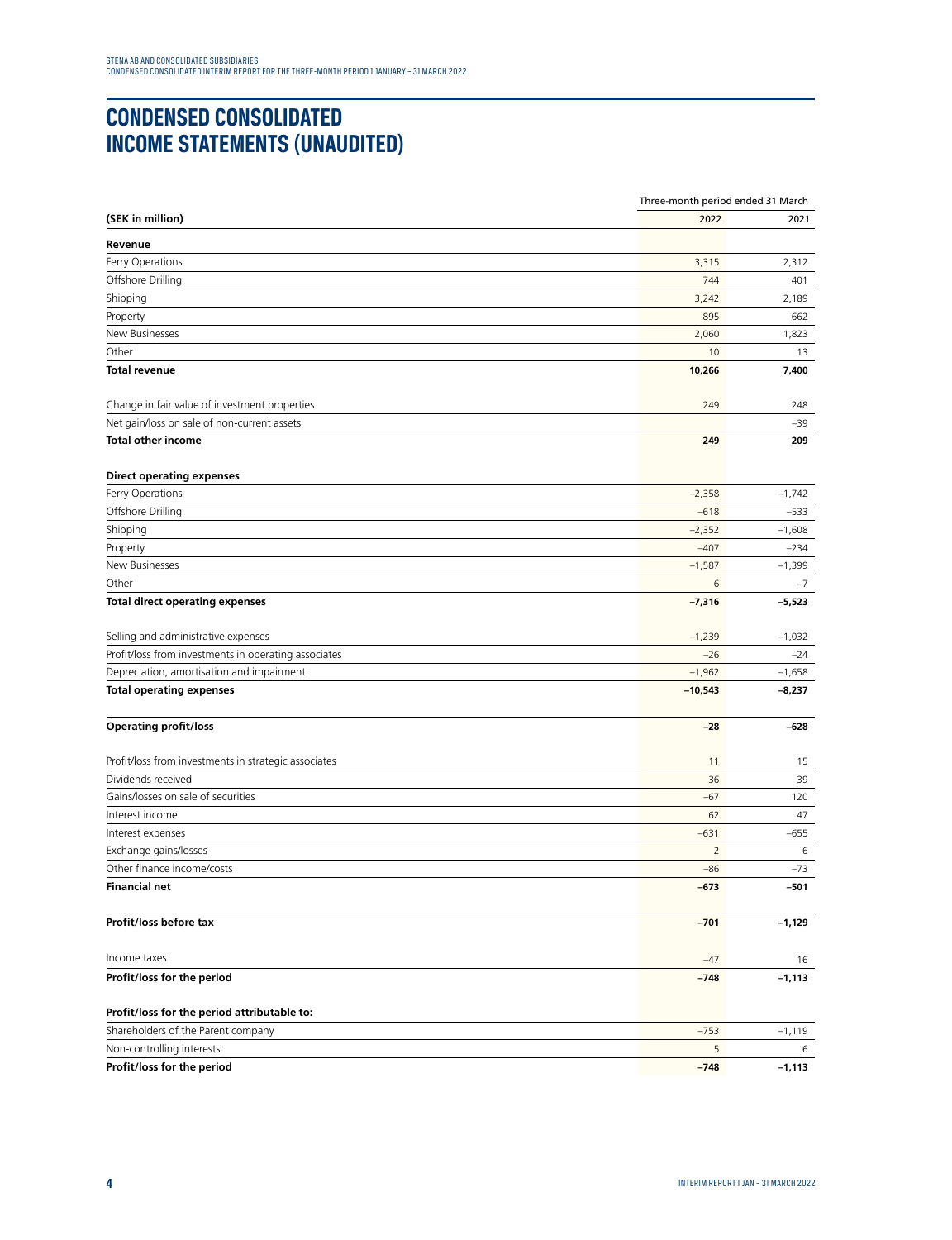### **CONSOLIDATED STATEMENTS OF COMPREHENSIVE INCOME (UNAUDITED)**

|                                                               | Three-month period ended 31 March |          |  |
|---------------------------------------------------------------|-----------------------------------|----------|--|
| (SEK in million)                                              | 2022                              |          |  |
| Profit/loss for the period                                    | $-748$                            | $-1,113$ |  |
| Other comprehensive income                                    |                                   |          |  |
| Items that may subsequently be reclassified to profit or loss |                                   |          |  |
| Change in fair value reserve, net of tax                      | $-1$                              | 62       |  |
| Change in hedging reserve, net of tax                         | 1.958                             | 902      |  |
| Change in translation reserve                                 | 88                                | 424      |  |
| Share of other comprehensive income of associates             | $-50$                             | $-6$     |  |
| Items that will not be reclassified to profit or loss         |                                   |          |  |
| Change in fair value reserve, net of tax                      | $-35$                             | $-20$    |  |
| Change in revaluation reserve, net of tax                     | $-267$                            | 236      |  |
| Remeasurements of post-employment benefit obligations         |                                   | 15       |  |
| Share of other comprehensive income of associates             | 41                                | $-1$     |  |
| Other comprehensive income for the period                     | 1.734                             | 1.612    |  |
| Total comprehensive income for the period                     | 986                               | 499      |  |
| Total comprehensive income attributable to:                   |                                   |          |  |
| Shareholders of the Parent company                            | 980                               | 497      |  |
| Non-controlling interests                                     | 6                                 | 2        |  |
| Total comprehensive income for the period, net of tax         | 986                               | 499      |  |

The accompanying notes form an integral part of these Condensed Consolidated Financial Statements.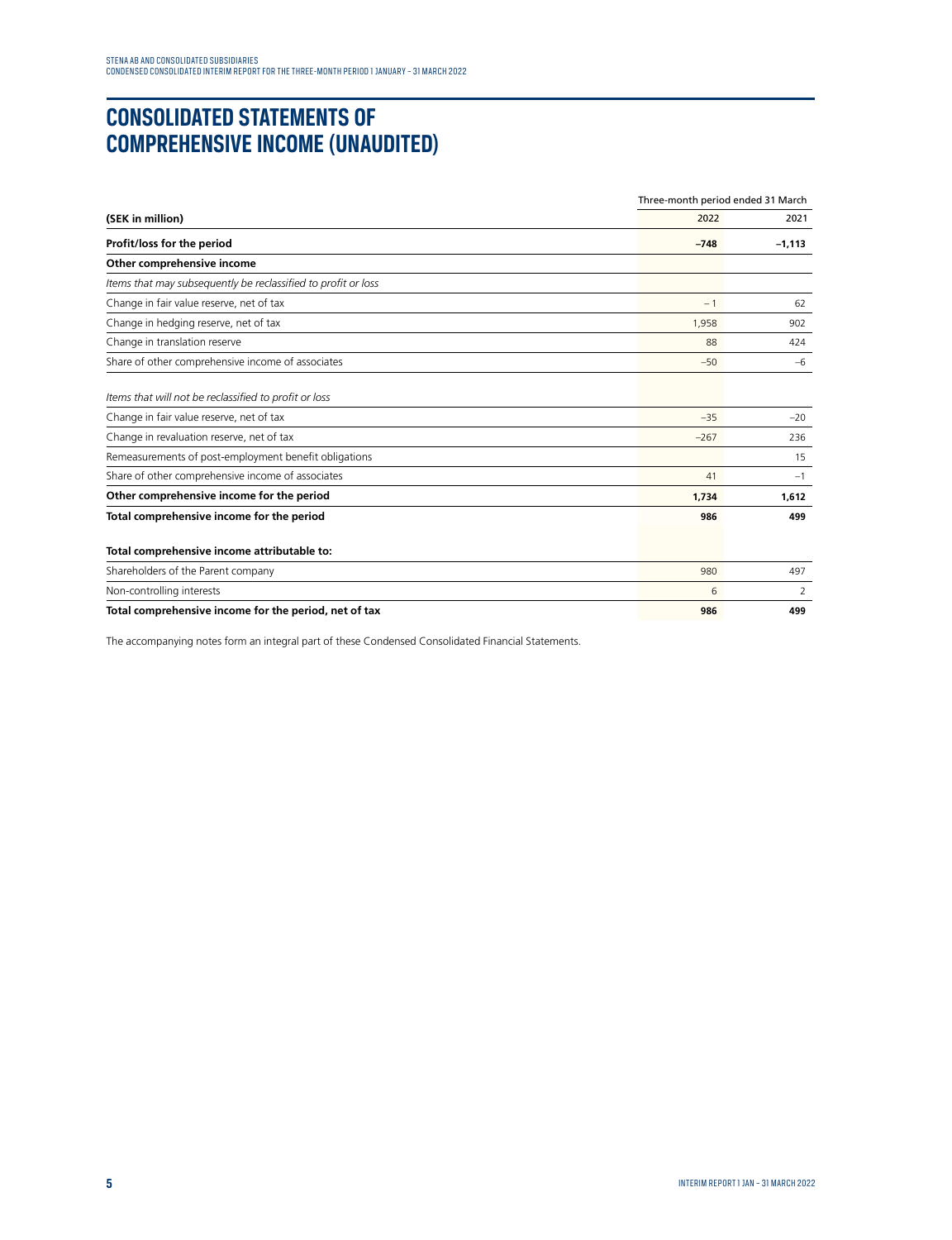# **CONDENSED CONSOLIDATED BALANCE SHEET (UNAUDITED)**

|                                                     | 31 March | 31 December |
|-----------------------------------------------------|----------|-------------|
| (SEK in million)                                    | 2022     | 2021        |
| Assets                                              |          |             |
| <b>Non-current assets</b>                           |          |             |
| Intangible assets                                   | 5,308    | 5,140       |
| Property, plant and equipment                       |          |             |
| Vessels                                             | 43,044   | 43,502      |
| Construction in progress                            | 2,123    | 2,324       |
| Equipment                                           | 2,749    | 2,791       |
| Land and buildings                                  | 2,486    | 2,452       |
| Ports                                               | 4,710    | 4,711       |
| Total property, plant and equipment                 | 55,112   | 55,780      |
| <b>Investment properties</b>                        | 42,026   | 41,354      |
| <b>Financial assets</b>                             |          |             |
| Investments reported according to the equity method | 4,279    | 3,953       |
| Marketable securities                               | 3,853    | 3,972       |
| Surplus in funded pension plans                     | 1,632    | 1,641       |
| Other non-current assets                            | 6,814    | 5,520       |
| <b>Total financial assets</b>                       | 16,578   | 15,086      |
| <b>Total non-current assets</b>                     | 119,024  | 117,360     |
| <b>Current assets</b>                               |          |             |
| Inventories                                         | 2,055    | 1,830       |
| Trade receivables                                   | 5,072    | 3,845       |
| Other current receivables                           | 4,026    | 3,479       |
| Prepayments and accrued income                      | 2,112    | 2,052       |
| Short-term investments                              | 2,385    | 2,130       |
| Cash and cash equivalents                           | 1,923    | 2,412       |
| <b>Total current assets</b>                         | 17,573   | 15,748      |
| <b>Total assets</b>                                 | 136,597  | 133,108     |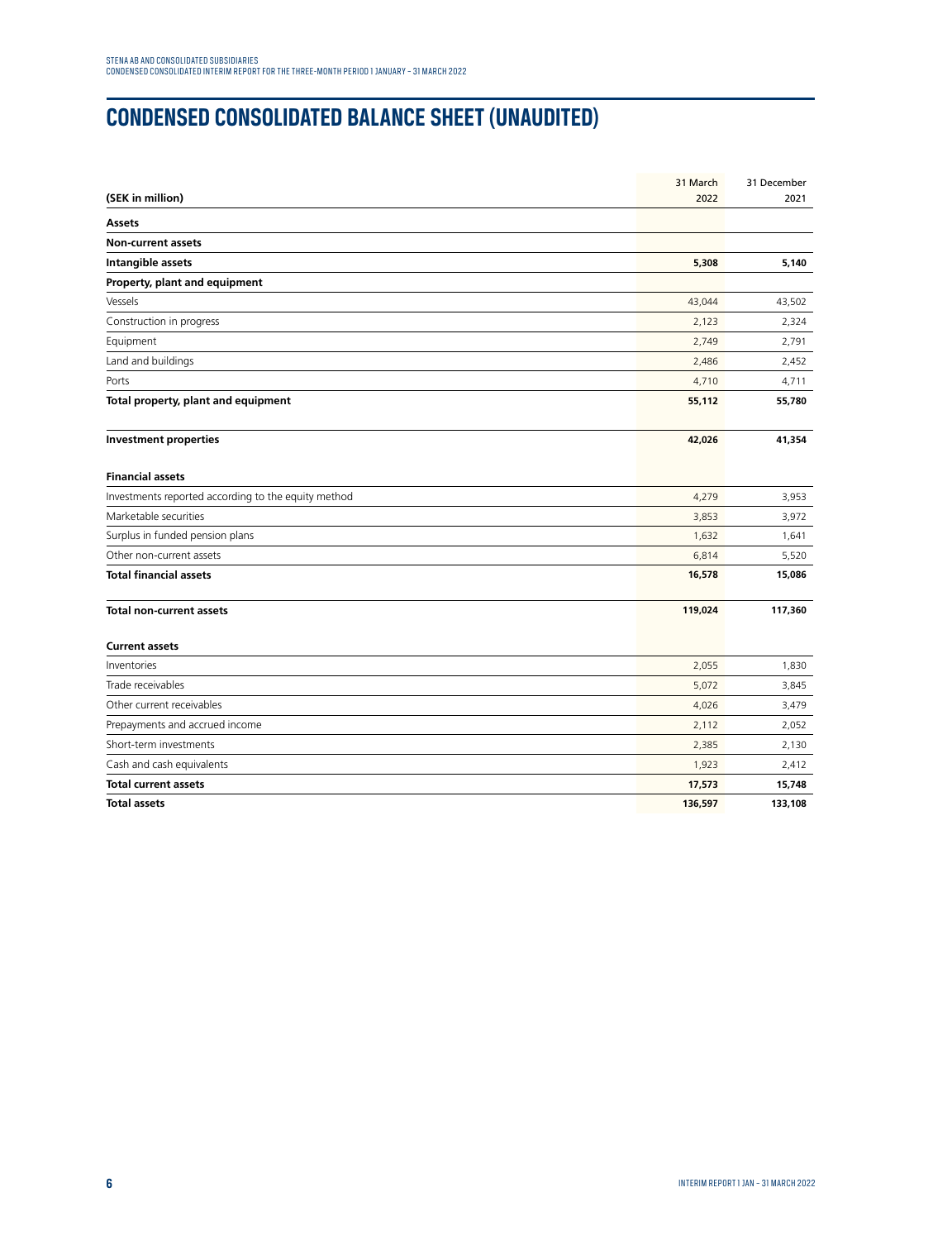| (SEK in million)                     | 31 March<br>2022 | 31 December<br>2021 |
|--------------------------------------|------------------|---------------------|
| <b>Equity and liabilities</b>        |                  |                     |
| <b>Equity</b>                        | 48,387           | 47,401              |
| <b>Non-current liabilities</b>       |                  |                     |
| Deferred tax liabilities             | 5,989            | 5,651               |
| Pension liabilities                  | 752              | 738                 |
| Other provisions                     | 77               | 98                  |
| Long-term debt                       | 43,604           | 42,844              |
| Senior notes                         | 13,544           | 13,136              |
| Capitalised lease obligations        | 5,277            | 5,842               |
| Other non-current liabilities        | 1,257            | 2,249               |
| <b>Total non-current liabilities</b> | 70,500           | 70,558              |
| <b>Current liabilities</b>           |                  |                     |
| Short-term debt                      | 4,121            | 2,831               |
| Capitalised lease obligations        | 1,535            | 1,517               |
| Trade payables                       | 2,998            | 2,824               |
| <b>Tax liabilities</b>               | 119              | 111                 |
| Other liabilities                    | 2,903            | 2,943               |
| Accruals and deferred income         | 6,034            | 4,923               |
| <b>Total current liabilities</b>     | 17,710           | 15,149              |
| <b>Total equity and liabilities</b>  | 136,597          | 133,108             |

The accompanying notes form an integral part of these Condensed Consolidated Financial Statements.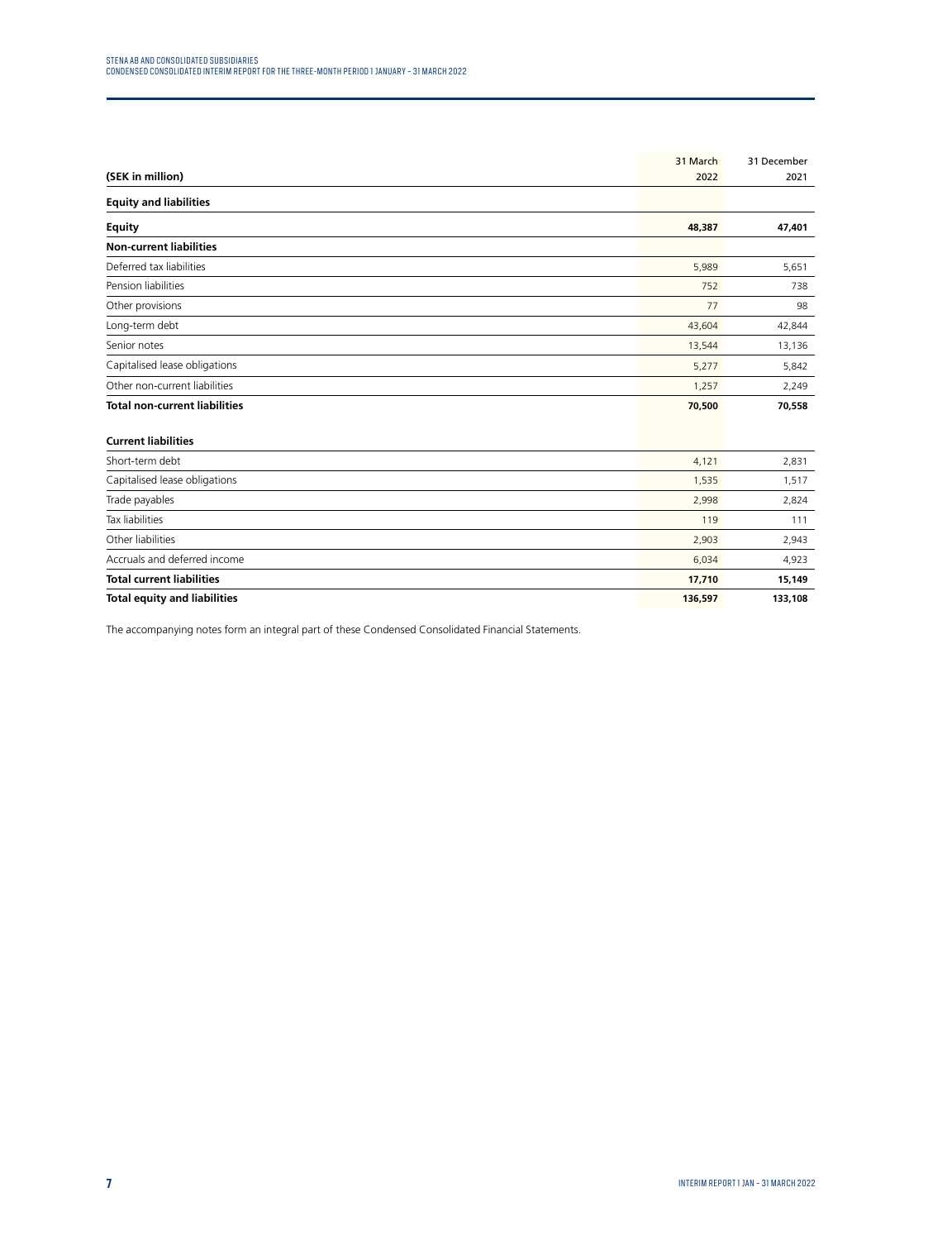# **CONDENSED CONSOLIDATED STATEMENTS OF CHANGES IN EQUITY (UNAUDITED)**

|                                                        |               | Equity attributable to shareholders of the Parent company |                          |          |                 |              |
|--------------------------------------------------------|---------------|-----------------------------------------------------------|--------------------------|----------|-----------------|--------------|
|                                                        |               |                                                           | <b>Retained earnings</b> |          |                 |              |
|                                                        |               |                                                           | incl. Profit             |          | Non-controlling |              |
| (SEK in million)                                       | Share capital | Reserves                                                  | for the period           | Total    | interests       | Total equity |
| Closing balance, 31 December 2020                      | 5             | 6,935                                                     | 35,766                   | 42,706   | 219             | 42,925       |
| Change in fair value reserve, net of tax               |               | 28                                                        | 14                       | 42       |                 | 42           |
| Change in hedging reserve, net of tax                  |               | 902                                                       |                          | 902      |                 | 902          |
| Change in revaluation reserve, net of tax              |               | 215                                                       | 21                       | 236      |                 | 236          |
| Change in translation reserve                          |               | 428                                                       |                          | 428      | $-4$            | 424          |
| Change in associates                                   |               |                                                           | $-7$                     | $-7$     |                 | $-7$         |
| Remeasurement of post-employment<br>benefit obligation |               |                                                           | 15                       | 15       |                 | 15           |
| Other comprehensive income                             |               | 1,573                                                     | 43                       | 1,616    | $-4$            | 1,612        |
| Profit for the period                                  |               |                                                           | $-1,119$                 | $-1,119$ | 6               | $-1,113$     |
| Total comprehensive income                             |               | 1,573                                                     | $-1,076$                 | 497      | $\overline{2}$  | 499          |
| Changes in non-controlling interest                    |               |                                                           |                          |          |                 |              |
| Closing balance, 31 March 2021                         | 5             | 8,508                                                     | 34,690                   | 43,202   | 221             | 43,424       |
| Closing balance, 31 December 2021                      | 5             | 10,742                                                    | 36,400                   | 47,147   | 254             | 47,401       |
| Change in fair value reserve, net of tax               |               | $-35$                                                     | $-1$                     | $-36$    |                 | $-36$        |
| Change in hedging reserve, net of tax                  |               | 1,958                                                     |                          | 1,958    |                 | 1,958        |
| Change in revaluation reserve, net of tax              |               | $-293$                                                    | 26                       | $-267$   |                 | $-267$       |
| Change in translation reserve                          |               | 88                                                        |                          | 88       | $\mathbf{1}$    | 89           |
| Change in associates                                   |               |                                                           | $-9$                     | $-9$     |                 | $-9$         |
| Remeasurement of post-employment<br>benefit obligation |               |                                                           |                          |          |                 |              |
| Other comprehensive income                             |               | 1,717                                                     | 16                       | 1,733    | $\mathbf{1}$    | 1,734        |
| Profit for the period                                  |               |                                                           | $-753$                   | $-753$   | 5               | $-748$       |
| Total comprehensive income                             |               | 1,717                                                     | $-737$                   | 980      | 6               | 986          |
| Changes in non-controlling interest                    |               |                                                           |                          |          |                 |              |
| Closing balance, 31 March 2022                         | 5             | 12,459                                                    | 35,663                   | 48,127   | 260             | 48,387       |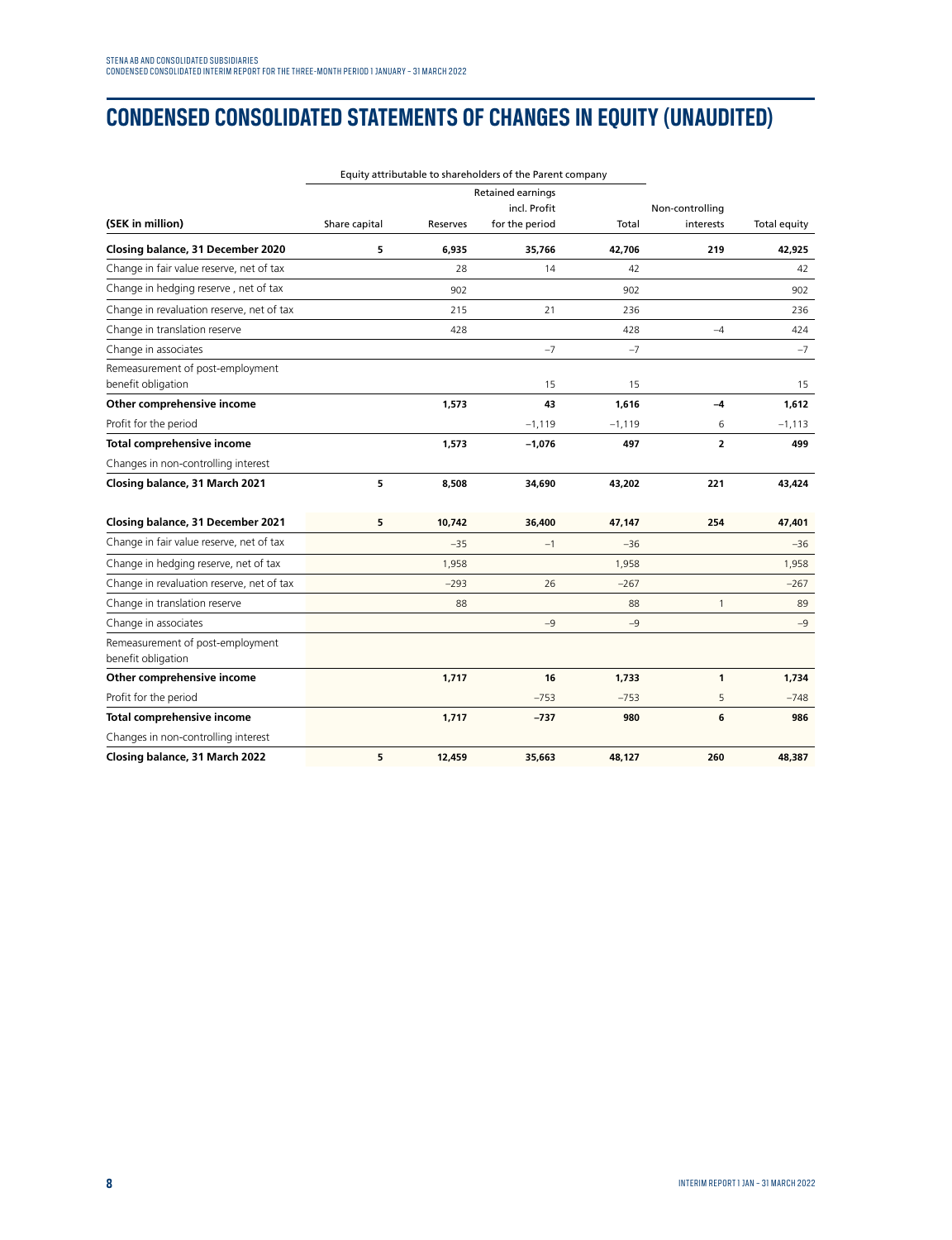# **CONDENSED CONSOLIDATED STATEMENTS OF CASH FLOWS (UNAUDITED)**

|                                                                                            | Three-month period ended 31 March |                |
|--------------------------------------------------------------------------------------------|-----------------------------------|----------------|
| (SEK in million)                                                                           | 2022                              | 2021           |
| Cash flow from operating activities                                                        |                                   |                |
| Profit/loss for the period                                                                 | $-748$                            | $-1,113$       |
| Adjustments to reconcile profit for the year to net cash provided by operating activities: |                                   |                |
| Depreciation, amortisation and impairment                                                  | 1,962                             | 1,658          |
| Change in fair value of investment properties                                              | $-249$                            | $-248$         |
| Gain on sale of non-current assets                                                         |                                   | 39             |
| Gains/losses on sale of securities net                                                     | 67                                | $-120$         |
| Share of strategic associates result                                                       | $-11$                             | $-15$          |
| Deferred income taxes                                                                      | $-48$                             | 10             |
| Exchange differences, unrealised                                                           | $-593$                            | 136            |
| Other non-cash items                                                                       | 624                               | 148            |
| Pensions                                                                                   | 42                                | 39             |
| Dividend from operational associates and joint ventures                                    |                                   | 10             |
| Net cash flow from trading securities                                                      | 34                                | $-6$           |
| Trade and other receivables                                                                | $-1,318$                          | 1,717          |
| Prepayments and accrued income                                                             | $-104$                            | $-392$         |
| Inventories                                                                                | $-216$                            | $-190$         |
| Trade payables                                                                             | 144                               | 298            |
| Accruals and deferred income                                                               | 526                               | $-60$          |
| Income tax payable                                                                         | 8                                 | $-116$         |
| Other current liabilities                                                                  | $-58$                             | 140            |
| Cash flow from operating activities                                                        | 62                                | 1,935          |
| Cash flow from investing activities                                                        |                                   |                |
| Purchase of intangible assets                                                              | $-61$                             | $-25$          |
| Sale of property, plant and equipment                                                      | 11                                | 190            |
| Capital expenditure on property, plant and equipment                                       | $-1,109$                          | $-2,026$       |
| Purchase and sale of operations, net of cash                                               |                                   | 2,324          |
| Investments and disposals in strategic associates and joint ventures                       | $-365$                            |                |
| Sale of securities                                                                         | 166                               | 420            |
| Purchase of securities                                                                     | $-253$                            | $-1,041$       |
| Other investing activities                                                                 | 27                                | $-120$         |
| Cash flow from investing activities                                                        | $-1,584$                          | $-278$         |
| Cash flow from financing activities                                                        |                                   |                |
| Proceeds from issuance of short and long-term debt                                         | 19                                | 927            |
| Principal payments on short and long-term debt                                             | $-205$                            | -573           |
| Net change in borrowings on line-of-credit agreements                                      | 1,688                             | $-1,930$       |
| New leases                                                                                 | $\overline{2}$                    | $\overline{2}$ |
| Principal payments on capitalised lease obligations                                        | $-491$                            | $-242$         |
| Net change in restricted cash accounts                                                     | $-38$                             | 150            |
| Other financing activities                                                                 | 31                                | $-101$         |
| <b>Cash flow from financing activities</b>                                                 | 1,006                             | $-1,767$       |
| Effect of exchange rate changes on cash and cash equivalents                               | 27                                | 42             |
| Net change in cash and cash equivalents                                                    | $-489$                            | -68            |
| Cash and cash equivalents at beginning of period                                           | 2,412                             | 1,814          |
| Cash and cash equivalents at end of period                                                 | 1,923                             | 1,746          |
|                                                                                            |                                   |                |

The accompanying notes form an integral part of these Condensed Consolidated Financial Statements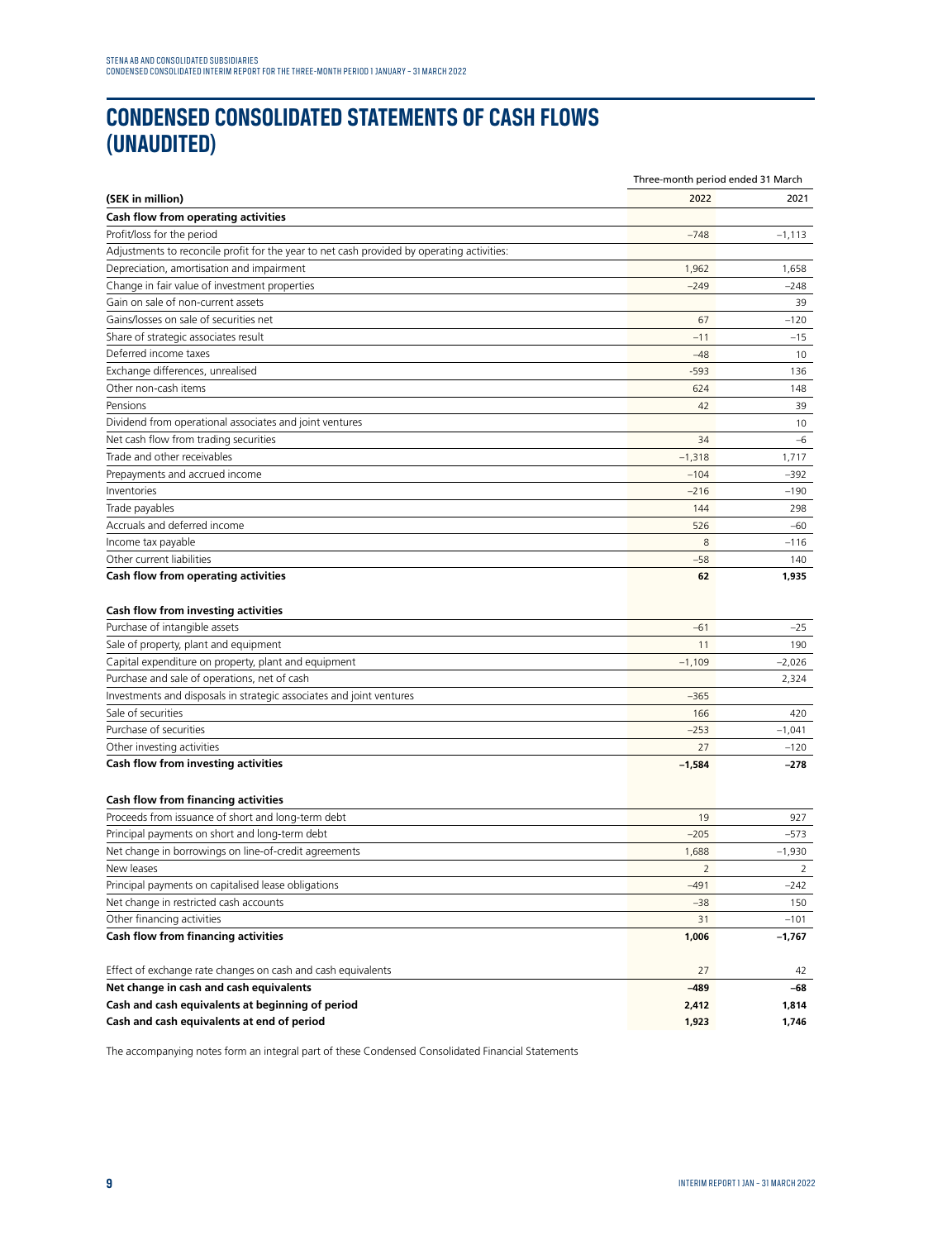### **NOTES TO CONDENSED CONSOLIDATED FINANCIAL STATEMENTS (UNAUDITED)**

### **NOTE 1.** BASIS OF PRESENTATION

The accompanying condensed consolidated financial statements present the financial position and result of operations of Stena AB (publ) and its subsidiaries (Stena) and have been prepared in accordance with IAS 34, "Interim financial reporting". The condensed consolidated interim financial information should be read in conjunction with the annual financial statements for the year ended on 31 December 2021, which have been prepared in accordance with IFRS.

The interim financial information included in the condensed consolidated financial statements has not been audited, and reflects all adjustments (consisting only of normal recurring adjustments) that are, in the opinion of management, necessary for a fair presentation of the results for the interim periods presented. Interim results for the three months ended on 31 March 2022 are not necessarily an indication of the results to be expected for the full year.

### **NOTE 2.** ACCOUNTING POLICIES

Except for as noted below the accounting policies applied are consistent with those of the annual financial statements for the year ended 31 December 2021, as described in the annual financial statements.

Taxes on income during the interim periods are accrued using the tax rate that would be applicable to expected total annual earnings.

Stena's Annual Report 2021 describes the content of the new accounting principles that are regarded as material for the Stena AB Group (see link https:// www.stena.com/ news-finance/investor-relations/reports/).

#### **New or amended accounting policies applied after 2022**

There are no new accounting policies applicable from 2022 that significantly affects the Stena AB Group.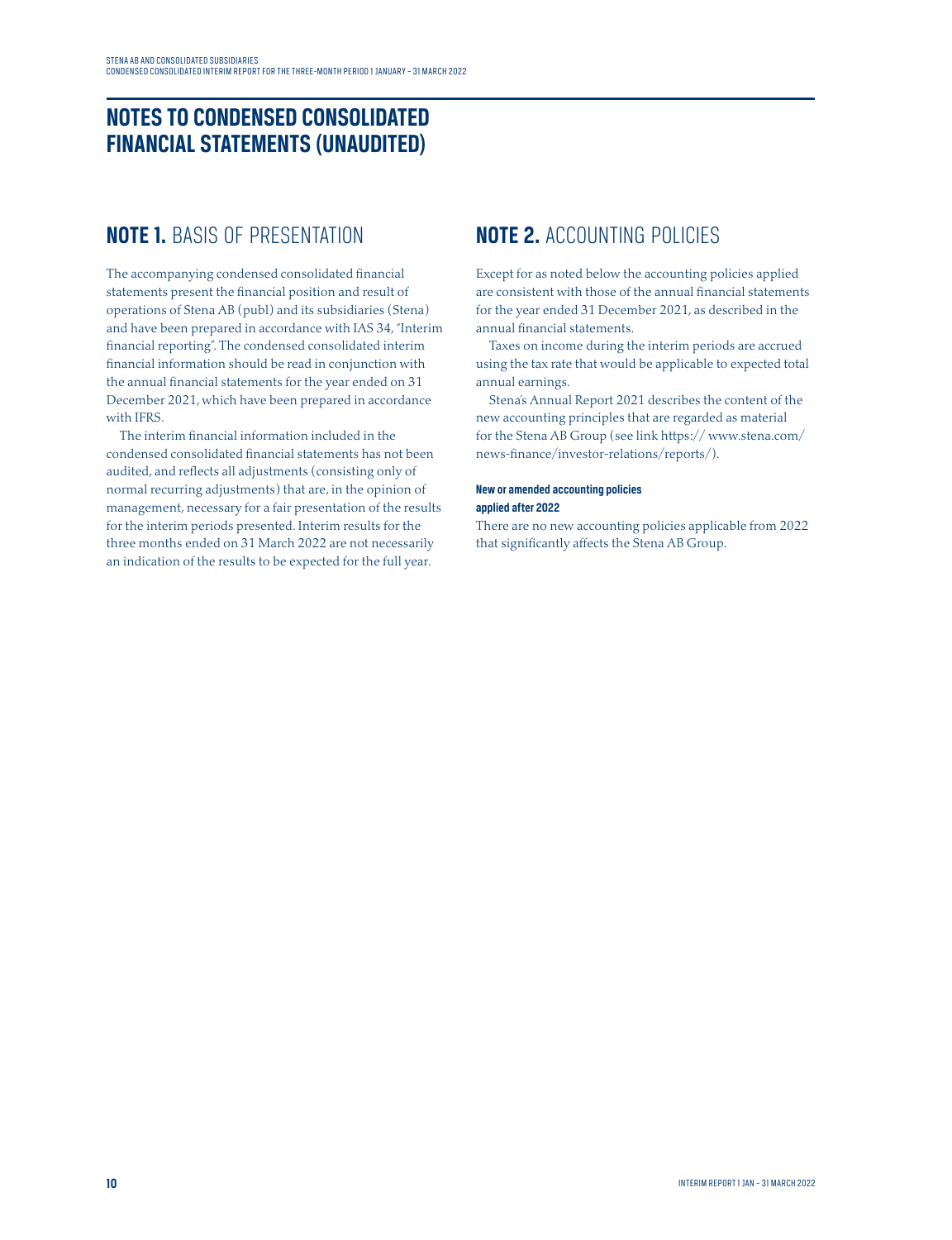# **NOTE 3.** SEGMENT INFORMATION

#### **Revenue**

#### Three-month period ended 31 March

|                         |              |       |          |       |         |       | Construction |      |                |      |        |       |
|-------------------------|--------------|-------|----------|-------|---------|-------|--------------|------|----------------|------|--------|-------|
|                         | Lease income |       | Products |       | Service |       | Contracts    |      | Other          |      | Total  |       |
| (SEK in million)        | 2022         | 2021  | 2022     | 2021  | 2022    | 2021  | 2022         | 2021 | 2022           | 2021 | 2022   | 2021  |
| Ferry operations        |              |       | 145      | 80    | 3,164   | 2,215 |              |      | 5              | 17   | 3,315  | 2,312 |
| Offshore Drilling       | 357          | 209   |          |       | 386     | 192   |              |      |                |      | 744    | 401   |
| Shipping:               |              |       |          |       |         |       |              |      |                |      |        |       |
| Roll-on/Roll-off vessel | 175          | 116   |          |       | 24      | 17    |              |      | 1              | 1    | 199    | 134   |
| Tanker                  | 910          | 628   |          |       | 625     | 404   |              |      |                | 7    | 1,535  | 1,039 |
| Other Shipping          |              |       | 78       | 72    | 1,429   | 943   |              |      | 1              | 1    | 1,508  | 1,016 |
| <b>Total Shipping</b>   | 1,085        | 744   | 78       | 72    | 2,089   | 1,364 |              |      | $\overline{2}$ | 9    | 3,242  | 2,189 |
| Property                | 635          | 640   |          |       | 13      | 22    |              |      | 247            |      | 895    | 662   |
| New Businesses          |              |       | 1,641    | 1,512 |         |       | 417          | 309  | $\overline{2}$ | 2    | 2,060  | 1,823 |
| Other                   |              |       |          |       | 9       | 12    |              |      | 1              | 1    | 10     | 13    |
| Total                   | 2,077        | 1,593 | 1,864    | 1,664 | 5,661   | 3,805 | 417          | 309  | 242            | 29   | 10,266 | 7,400 |

|                                    |                                               |                | Three-month period ended 31 March |
|------------------------------------|-----------------------------------------------|----------------|-----------------------------------|
| (SEK in million)                   |                                               | 2022           | 2021                              |
| <b>Operating profit/loss</b>       |                                               |                |                                   |
| Ferry Operations:                  |                                               | $-61$          | $-299$                            |
| Offshore Drilling                  |                                               | $-608$         | $-858$                            |
|                                    | Shipping: Roll-on/Roll-off vessels            | 80             | 31                                |
| Tanker                             |                                               | $-110$         | $-92$                             |
|                                    | Other shipping                                | $\overline{4}$ | 11                                |
|                                    | <b>Total Shipping</b>                         | $-26$          | -50                               |
| Property:                          |                                               | 429            | 369                               |
|                                    | Net gain/loss on sale of operations           |                | $-27$                             |
|                                    | Change in fair value of investment properties | 249            | 248                               |
|                                    | <b>Total Property</b>                         | 678            | 590                               |
| New Businesses                     |                                               | 80             | 80                                |
| Other                              |                                               | $-91$          | $-91$                             |
| <b>Total Operating profit/loss</b> |                                               | $-28$          | $-628$                            |

|                                           | Three-month period ended 31 March |       |  |  |
|-------------------------------------------|-----------------------------------|-------|--|--|
| (SEK in million)                          | 2022                              | 2021  |  |  |
| Depreciation, amortisation and impairment |                                   |       |  |  |
| Ferry Operations                          | 729                               | 615   |  |  |
| Offshore Drilling                         | 617                               | 629   |  |  |
| Shipping: Roll-on/Roll-off vessels        | 59                                | 42    |  |  |
| Tanker                                    | 446                               | 268   |  |  |
| Other shipping                            | 29                                | 28    |  |  |
| <b>Total Shipping</b>                     | 534                               | 338   |  |  |
| Property                                  | 3                                 | 3     |  |  |
| New Businesses                            | 71                                | 65    |  |  |
| Other                                     | 8                                 | 8     |  |  |
| <b>Total</b>                              | 1,962                             | 1,658 |  |  |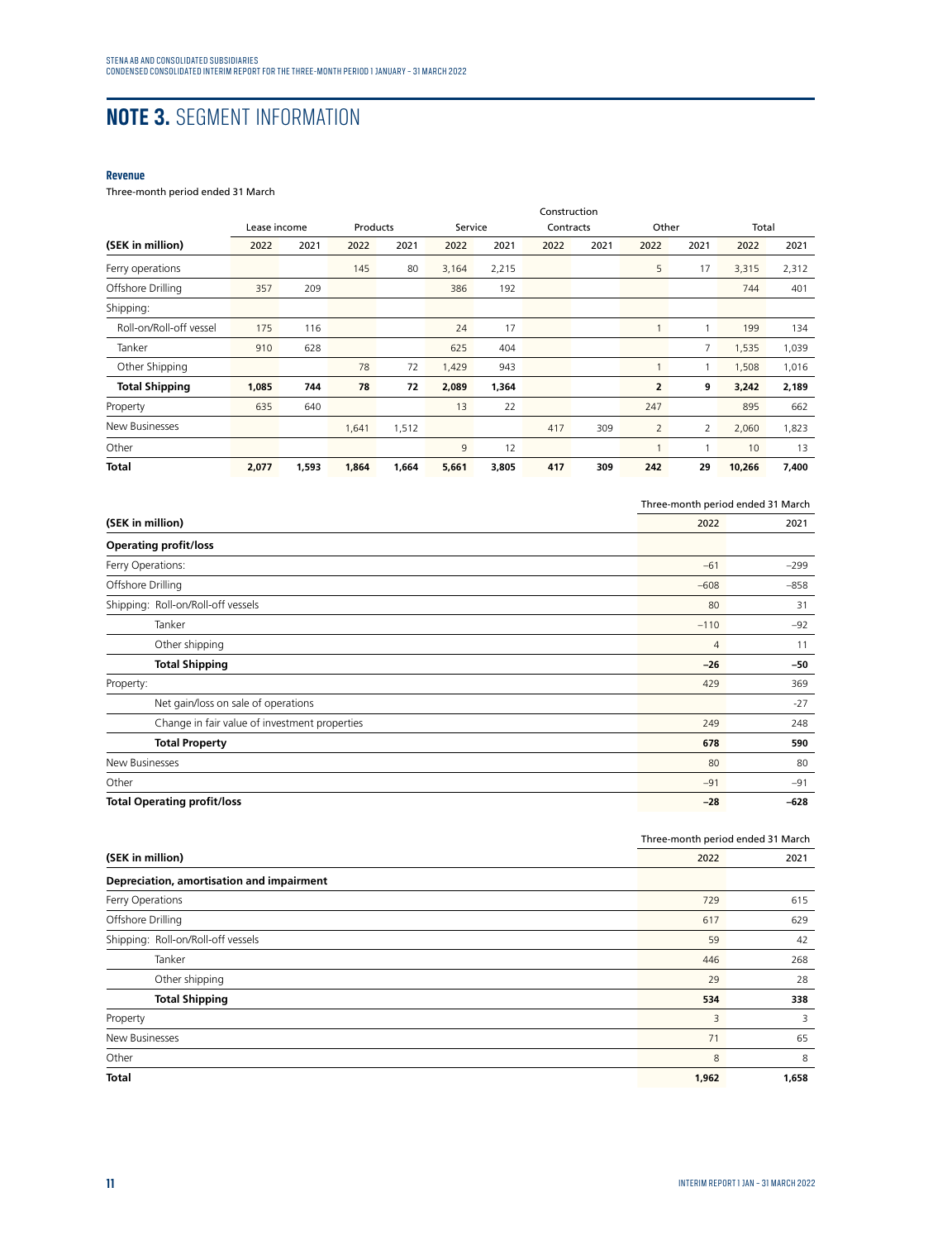|                                                      |       | Three-month period ended 31 March |  |  |
|------------------------------------------------------|-------|-----------------------------------|--|--|
| (SEK in million)                                     |       | 2021                              |  |  |
| Profit/loss from investments in operating associates |       |                                   |  |  |
| Shipping: Tanker                                     | $-28$ | $-25$                             |  |  |
| Other shipping                                       | $-1$  | $-2$                              |  |  |
| <b>Total Shipping</b>                                | $-29$ | $-27$                             |  |  |
| Property                                             |       |                                   |  |  |
| <b>Total</b>                                         | $-26$ | $-24$                             |  |  |

|                                               | Three-month period ended 31 March |        |
|-----------------------------------------------|-----------------------------------|--------|
| (SEK in million)                              | 2022                              | 2021   |
| <b>EBITDA</b>                                 |                                   |        |
| Ferry Operations                              | 668                               | 317    |
| Offshore Drilling                             | 9                                 | $-229$ |
| Shipping: Roll-on/Roll-off vessels            | 139                               | 73     |
| Tanker                                        | 363                               | 200    |
| Other shipping                                | 36                                | 41     |
| <b>Total Shipping</b>                         | 538                               | 314    |
| Property                                      | 428                               | 369    |
| Net gain/loss on sale of operations           |                                   | $-27$  |
| Change in fair value of investment properties | 249                               | 248    |
| <b>Total Property</b>                         | 677                               | 590    |
| New Businesses                                | 151                               | 145    |
| Other                                         | $-83$                             | $-83$  |
| <b>Total EBITDA</b>                           | 1,960                             | 1,054  |

|                                    | Three-month period ended 31 March |       |
|------------------------------------|-----------------------------------|-------|
| (SEK in million)                   | 2022                              | 2021  |
| <b>Capital expenditures</b>        |                                   |       |
| Ferry Operations                   | 178                               | 201   |
| Offshore Drilling                  | 405                               | 64    |
| Shipping: Roll-on/Roll-off vessels | 25                                | 225   |
| Tanker                             | 41                                | 39    |
| Other shipping                     | 14                                | 122   |
| <b>Total Shipping</b>              | 80                                | 386   |
| Property                           | 400                               | 1,318 |
| New Businesses                     | 41                                | 52    |
| Other                              | 5                                 | 5     |
| <b>Total</b>                       | 1,109                             | 2,026 |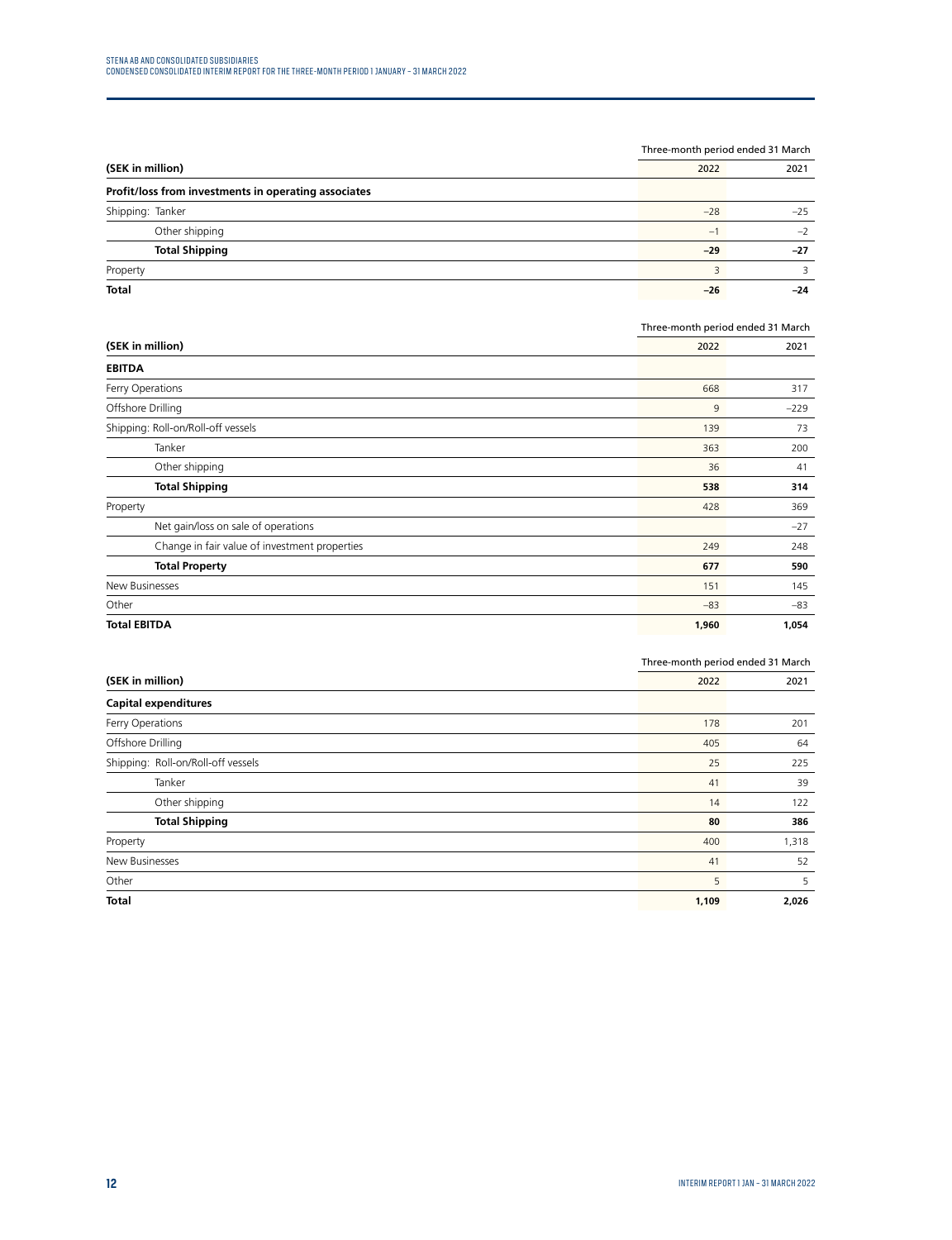### **OPERATING AND FINANCIAL REVIEW**

Stena generates revenue primarily from ferry operations, chartering out its owned, chartered-in and leased Roll-on/ Roll-off vessels, tankers and drilling rigs, managing tankers, sales of vessels, income from Investments, New Businesses and real estate rents. The period from June through September is the peak travel season for passengers of the ferry operations. Chartering activities are not generally significantly affected by seasonal fluctuations, but variations over the year may occur as a consequence of, among other things, vessel utilisation rates, dry-docking and charter rates. Any sale or acquisition of vessels, drilling rigs and real estate may also have an impact on the results of each period.

#### **Significant events of the first three-month period of 2022**

In January, the Rotterdam Europoort freight service relocated from Killingholme to the Port of Immingham. Also, Stena Line signed a new agreement with Associated British Ports (ABP) to jointly develop a new freight terminal at the Port of Immingham. The agreement to operate the facility is for 50 years.

In February, a new route was opened within Stena Line on the Baltic Sea from Nynäshamn in Sweden to Hangö in Finland. It is operated by the vessel Urd in the starting phase.

In March, Stena Adactum invested an additional SEK 165 million in SR Energy to partfinance further expansion of windmills.

In March, Stena Adactum participated in the Rights Issue in Svedbergs at an amount of SEK 144 million. Stena Adactum acquired additional shares in Svedbergs, and increasing the ownership to more than 30%. As a result Stena Adactum had a duty to bid and there was a cash mandatory offer of SEK 50/share that expired in the beginning of May 2022.

The current conflict between Russia and Ukraine has, in the short perspective, had no major effect on the Stena Group operations. The long term effects will most likely be limited, as long as the conflict is geographical contained. Should this change, the effect on the business could be extensive.

#### **Subsequent events**

In April, a contract was signed for *Stena Don* with Repsol Sinopec Resources Ltd. The work is for one well and commences in June 2022.

In May, Stena Adactum has completed the mandatory offer and holds today 41% of the shares in Svedbergs.

In May, *Stena Gothica* started to operate on the new route on the Baltic Sea within Stena Line.

In May, the ropax vessel *Stena Estelle* was delivered by the Chinese shipyard China Merchants Jinling Shipyard (Weihai). *Stena Estelle* will operate on the route Karlskrona - Gdynia withn Stena Line.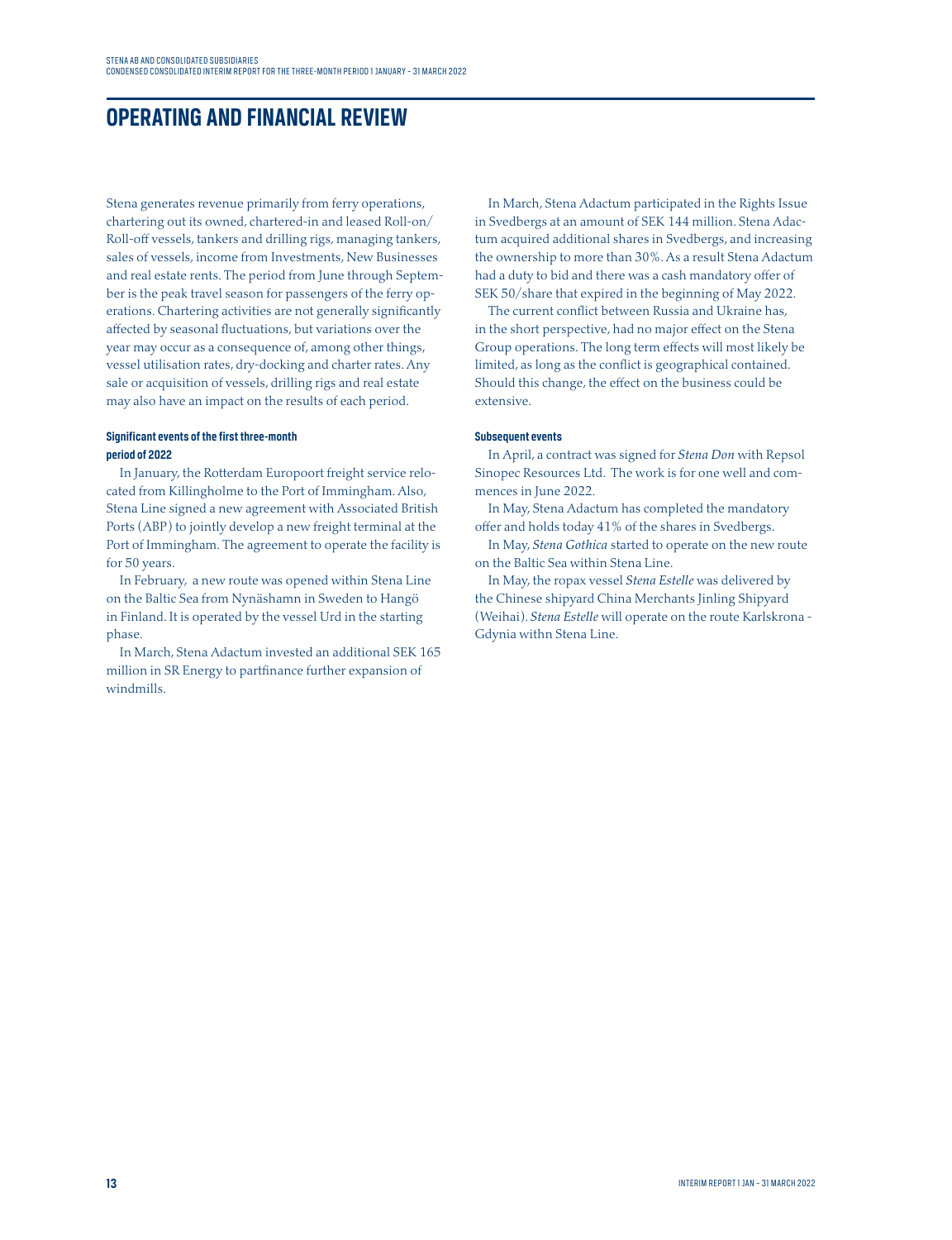#### **Currency Effects**

Our revenues and expenses, reported in Swedish kronor, are significantly affected by fluctuations in currency exchange rates, primarily relative to the U.S. dollar, the British pound and the Euro. We seek to mitigate the impact of potential adverse foreign currency exchange fluctuations by matching, to a possible extent, revenues and expenses in the same currency. In addition, we enter into certain derivative financial instruments. In the three-month period that ended on 31 March 2022, approximately 23% of our total revenues were generated in USD, approximately 21% were generated in EUR, approximately 13% were generated in GBP and approximately 28% were generated in SEK.

In the three-month period ended 31 March 2022, approximately 24% of our total expenses were incurred in USD, approximately 25% were incurred in EUR, approximately 18% were incurred in GBP and approximately 24% were incurred in SEK. The reported gross revenues and expenses were affected by changes in the currency rates. The exchange rates used for consolidation purposes are as follows:

|                       | Jan – Mar | Jan – Mar |        |
|-----------------------|-----------|-----------|--------|
| <b>Average rates:</b> | 2022      | 2021      | Change |
| US \$                 | 9 345     | 8.3995    | 11%    |
| British pound         | 12.5312   | 11.5855   | 8%     |
| Euro                  | 10.4834   | 10.1176   | 4%     |

|                       | As of 31 March | As of 31 Dec |        |
|-----------------------|----------------|--------------|--------|
| <b>Closing rates:</b> | 2022           | 2021         | Change |
| US \$                 | 9.3972         | 9.0452       | 4%     |
| British pound         | 12.3460        | 12.2521      | 1%     |
| Euro                  | 10.3999        | 10.2946      | 1%     |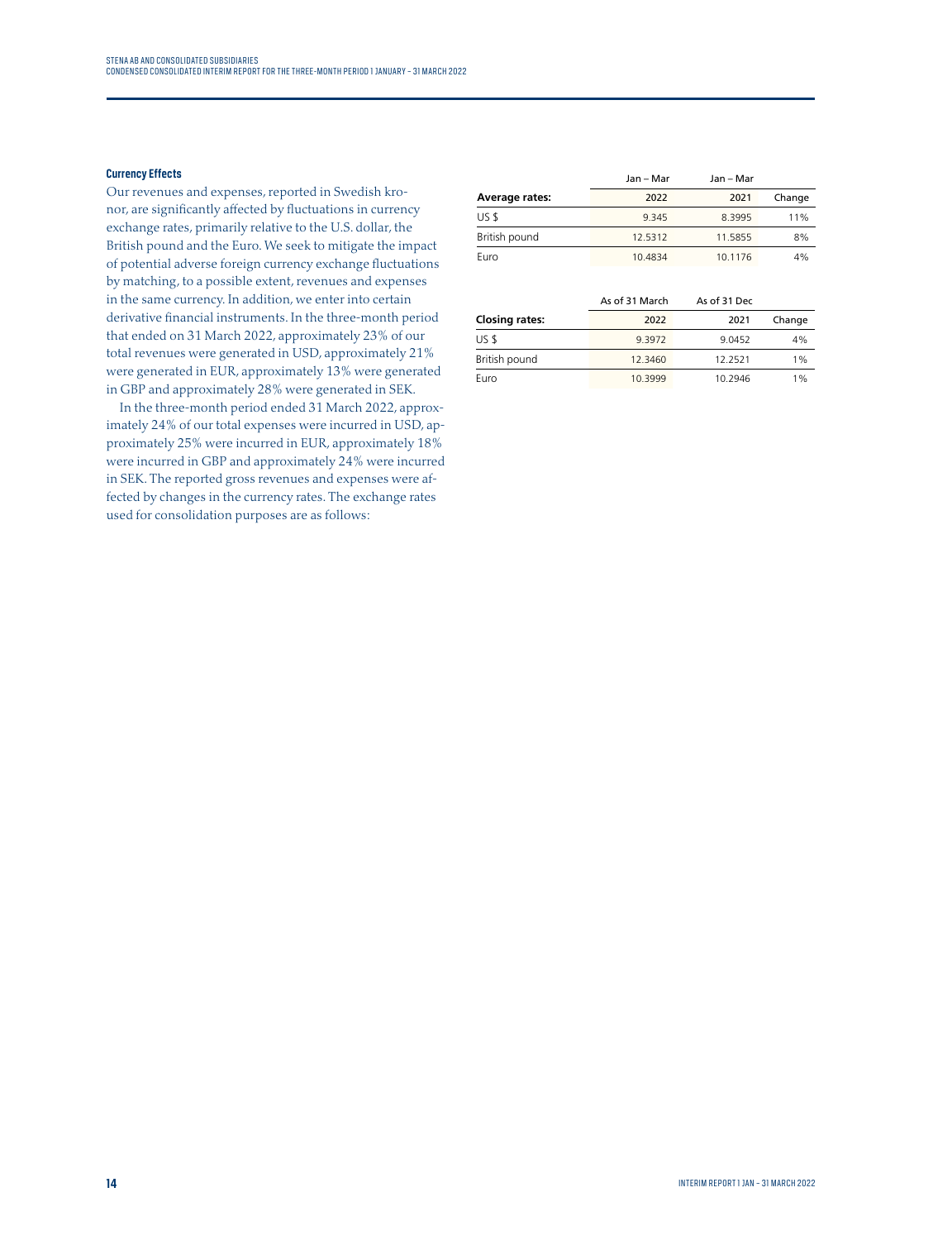### **SUMMARY FOR THE THREE-MONTH PERIOD 1 JANUARY – 31 MARCH 2022**

#### **Revenues**

Total revenues increased by SEK 2,866 million to SEK 10,266 (7,400) million in the three months ended 31 March 2022. The revenues are higher in all business segments compared to the same period last year.

#### **Direct Operating Expenses**

Total direct operating expenses increased by SEK 1,793 million to SEK 7,316 (5,523) million in the three months that ended on 31 March 2022. The operating expenses are higher in all business segments compared to the same period last year.

#### **Selling and Administrative Expenses**

Selling and administrative expenses increased by SEK 207 million to SEK 1,239 (1,032) million in the three months that ended 31 March 2022.

#### **Depreciation, Amortisation and Impairment**

Depreciation and amortisation charges increased by SEK 304 million to SEK 1,962 (1,658) million in the three months ended 31 March 2022.

#### **EBITDA**

The EBITDA for the consolidated Stena AB Group increased by SEK 906 million to SEK 1,960 (1,054) million in the three-month period that ended on 31 March 2022.

#### **Ferry Operations**

Ferry revenues are generated from ticket sales, freight haulage and onboard sales. Direct operating expenses consist principally of personnel costs, costs of goods sold onboard the vessels, bunker fuel costs, vessel charter costs, commissions, package tour costs and other related costs. A significant portion of these costs do not vary on account of changes in our seasonal requirements.

EBITDA increased by SEK 351 million to SEK 668 (317) million in the three months ended 31 March 2022. Freight volumes increased 6% compared to last year, car volumes increased 126% compared to last year and passenger volumes increased 84% compared to last year mainly due to Covid-19 restrictions on travel in 2021.

#### **Offshore Drilling**

Drilling revenues consist of charter hires of drilling rigs. The direct operating expenses for drilling consist primarily of personnel costs, insurance, maintenance and catering costs.

EBITDA increased by SEK 238 million to SEK 9 (–229) million in the three-month period 2022 mainly due to higher charter rates together with more operating days.

#### **Shipping**

Shipping revenues primarily represent charter hires for our owned and chartered in vessels and management fees for vessels managed by Stena. Direct operating expenses for shipping consist primarily of vessel charter costs, fuel costs, personnel costs, insurance and other related vessel costs.

#### *Tankers*

EBITDA increased by SEK 163 million to SEK 363 (200) million in the three-month period ended 31 March 2022, due to higher rates within Medium Range, Product and Suez segments, offset by lower charter rates and less operating days for one of the LNG-vessel compared to the same period last year.

#### *RoRo Operations*

EBITDA from chartering out Roll-on/Roll-off vessels increased by SEK 66 million to SEK 139 (73) million in the three-month period ended 31 March 2022 mainly due to the delivery of *Côte d´ Opale* in May 2021 and *Salamanca* in November 2021, offset by vessels sold in 2021.

#### **Property**

Property revenues consists of rents for properties, sale of condominiums, owned and management fees for properties managed by Stena. Property expenses consists primarily of maintenance, heating and personnel costs.

EBITDA increased by SEK 87 million to SEK 677 (590) million for the three months ended 31 March 2022, mainly due to sale of condominiums offset by a decrease in rental income because of properties sold in Q1 2021. The change in fair value of investment properties amounts to SEK 249 (248) million for the three months ended 2022. Occupancy rates for Swedish properties were approximately 97%.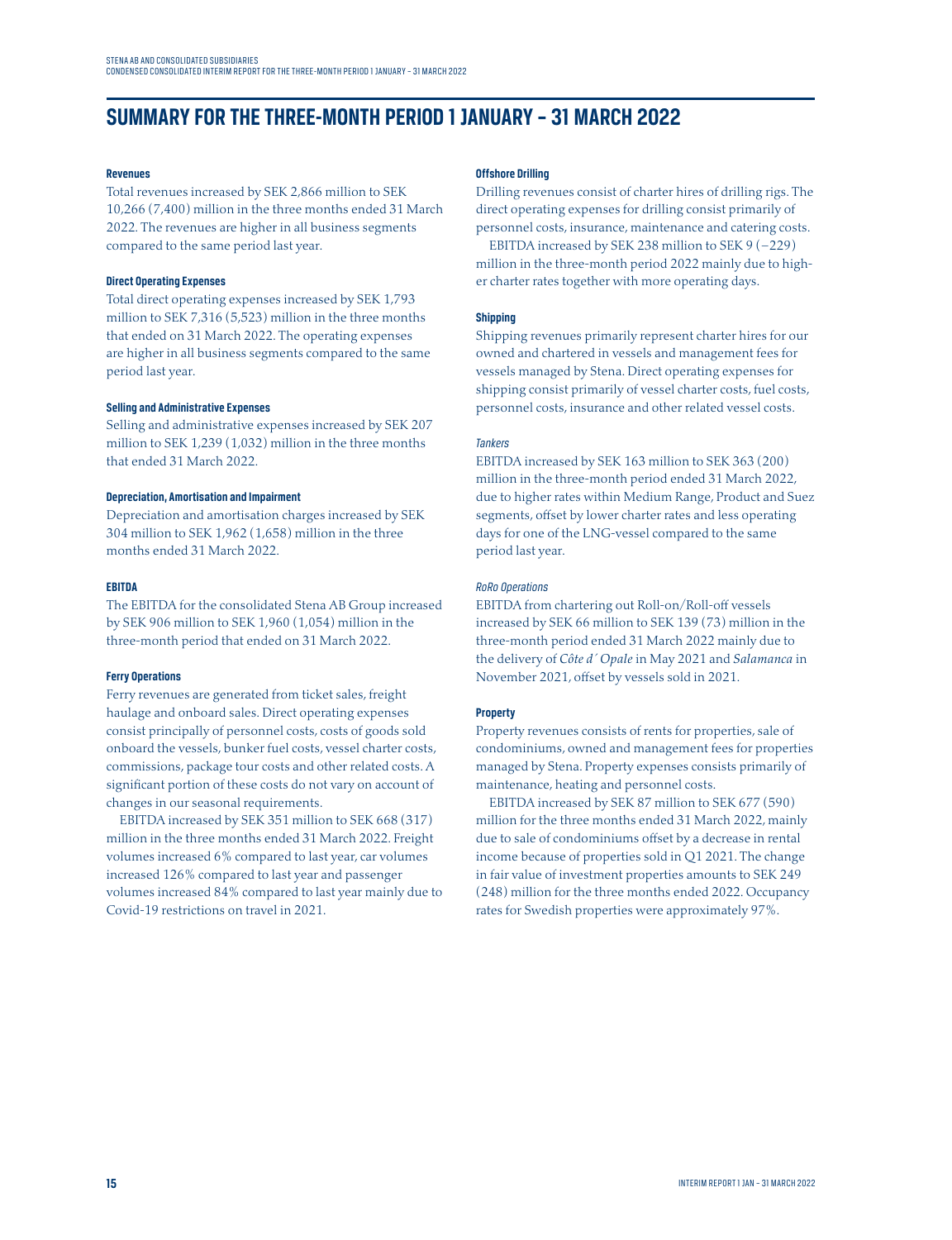#### **New Businesses**

The EBITDA for New Businesses increased by SEK 6 million to SEK 151 (145) million in the three-month period ended 31 March 2022.

Ballingslöv: EBITDA increased by SEK 8 million for the three months ended 31 March 2022 to SEK 168 (160) million. Sales were higher than last year, especially in the Netherlands and Sweden.

Blomsterlandet: EBITDA decreased by SEK 19 million for the three months ended 31 March 2022 to SEK –17 (2) million due to decreased sales. March is not comparable with last year due to that the Easter weekend is in April this year versus March last year.

Envac: EBITDA increased by SEK 18 million for the three months ended 31 March 2022 to SEK 25 (7) million due to strong organic sales growth of 15%, compared to last year as well as higher gross margin.

#### **Other Income**

#### *Net valuation on investment property*

As a result of the revaluation to fair value according to IAS 40 "Investment properties", Stena recognized net gains of SEK 249 (248) million for the three months ended 31 March 2022.

#### *Net gain/loss on sale of vessels*

In the three months ended 31 March 2022 there were no sale of vessels. The net gain/loss on sale of vessels in the corresponding period 2021 amounted to SEK –12 million.

#### *Net gain on sale of properties*

In the three months ended 31 March 2022 there were no sales of properties, same as the corresponding period 2021.

#### *Net gain/loss on sale of operations*

In the three months ended 31 March 2022 there were no sales of operations. The net gain/loss on sales of operations in the corresponding period 2021 amounted to SEK –27 million.

#### **Financial Net**

Total finance net decreased by SEK 172 million to SEK –673 (–501) million in the three months ended 31 March 2022. The decrease is mainly related to the negative development in the financial portfolios compared to last year.

#### **Income Taxes**

Income taxes for the three months ended 31 March 2022 were SEK –47 (16) million, consisting of current taxes of SEK  $-95(26)$  million and deferred taxes of SEK 48  $(-10)$ million.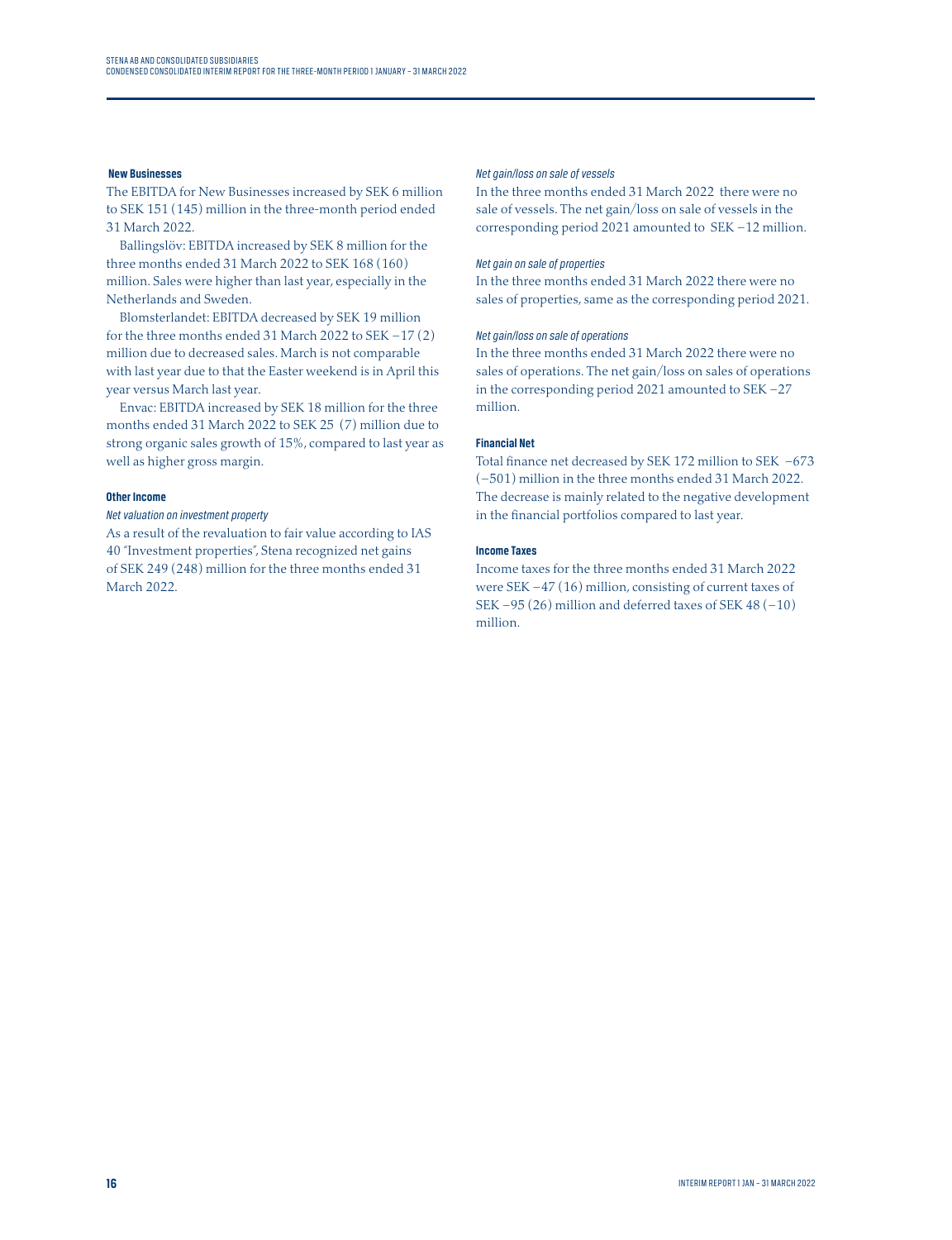### **LIQUIDITY AND CAPITAL RESOURCES**

Our liquidity requirements principally relate to servicing of debt, financing the purchase of vessels and other assets and funding of working capital. We meet our liquidity requirements by cash on hand, cash flows from operations, borrowings under various credit facilities and other financing and refinancing arrangements.

As of 31 March 2022, total cash and marketable securities including short-term investments amounted to SEK 8,161 million as compared to SEK 8,514 million as of 31 December 2021.

As of 31 March 2022, total available liquidity amounted to SEK 18.0 billion as compared to SEK 20.3 billion as of 31 December 2021.

For the three-month period ended 31 March 2022, cash flows provided by operating activities amounted to SEK 62 (1,935) million. For the three-month period ended 31 March 2022, cash flows used in investing activities amounted to SEK –1,584 (–278) million, including SEK –1,109 (–2,026) million related to capital expenditures. Cash flows from financing activities for the three-month period ended 31 March 2022 amounted to SEK 1,006 (–1,767) million.

As of 31 March 2022, the total construction in progress was SEK 2,123 (2,324) million. The remaining capital expenditure commitment for newbuildings on order as of 31 March 2022 was SEK 4,441 million, of which SEK 1,246 million is due during 2022, SEK 1,164 million is due in 2023 and SEK 2,031 million is due in 2024 and after. Stena intends to finance the remainder of this unpaid balance, together with additional expenses and financing costs, with cash from operations, existing revolving credit facilities, new capital lease agreements, new bank loans and other financing arrangements.

As of 31 March 2022, total interest-bearing debt was SEK 68,082 million as compared to SEK 66,171 million as of 31 December 2021.

As of 31 March 2022, SEK 2,900 million was utilised under the SEK 9.6 billion EKN revolving credit facility as compared to SEK 2,110 million as of 31 December 2021.

As of 31 March 2022, USD 121 million was utilised under the USD 121 billion EKN revolving credit facility, same as of 31 December 2021.

As of 31 March 2022, USD 489 million was utilised under the USD 725 million revolving credit facility of which USD 3 million was used for issuing bank guarantees and letters of credit. As of 31 December 2021, USD 447 million was utilized, including USD 3 million used for issuing bank guarantees and letters of credit.

As of 31 March 2022, USD 135 million was utilised under the USD 300 million revolving credit facility entered into by Stena Investment Luxembourg S.àr.l., same as of 31 December 2021.

As of 31 March 2022, SEK 1,075 million was utilised under the SEK 1,300 million revolving credit facility in Adactum, compared to SEK 825 million as of 31 December 2021.

We believe that, based on current levels of operating performance and anticipated market conditions, cash flow from operations, together with other available sources of funds, including refinancing, will be adequate to make required payments of principal and interest on outstanding debt, to make proposed capital expenditures, including new buildings and other vessel acquisitions, and to fund anticipated working capital requirements.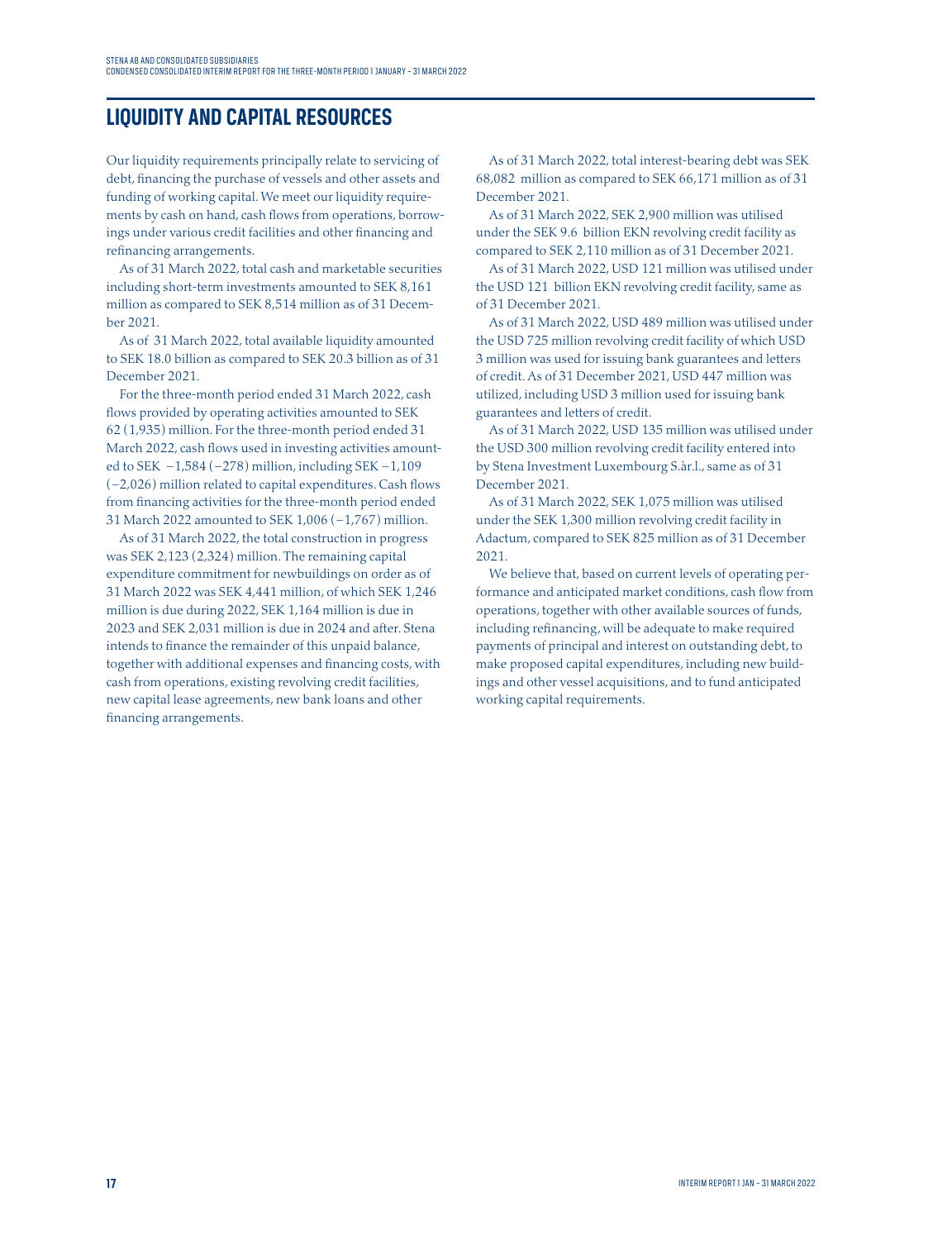### **OTHER FINANCIAL INFORMATION – RESTRICTED GROUP**

For the three-month period ended 31 March 2022, Restricted Group Data represents the selected consolidated financial information excluding (i) the property business segment, (ii) the business segment of New Businesses, whose activities consist primarily of investing in companies outside our traditional lines of business, and (iii) our subsidiaries Stena Investment Luxembourg S.àr.l., Stena Investment Cyprus Ltd and Mondaldi Ltd. Our real estate operations and the business of New Businesses are conducted through various subsidiaries. For purposes of the indentures under which our Senior Notes were issued, real estate business, New Businesses, together with our subsidiaries Stena Investment Luxembourg S.àr.l., Stena Investment Cyprus Ltd and Mondaldi Ltd, are designated as unrestricted subsidiaries and, as a result, are not bound by the restrictive provisions of the bond indentures.

As of 31 March 2022, Stena had outstanding USD 393 million principal amounts of Senior Notes due 2024. Stena also had outstanding USD 350 million principal amounts of Senior Secured Notes due 2024, USD 350 million principal amounts of Senior Notes due 2025 and EUR 315 million principal amounts of Senior Notes due 2025.

#### **Significant events of the first three-month period of 2022 specific fo the restricted group**

In January, the Rotterdam Europoort freight service relocated from Killingholme to the Port of Immingham. Also, Stena Line signed a new agreement with Associated British Ports (ABP) to jointly develop a new freight terminal at the Port of Immingham. The agreement to operate the facility is for 50 years.

In February, a new route within Stena Line was opened on the Baltic Sea from Nynäshamn in Sweden to Hangö in Finland. It is operated by the vessel Urd in the starting phase.

The current conflict between Russia and Ukraine has, in the short perspective, had no major effect on the Stena Group operations. The long term effects will most likely be limited, as long as the conflict is geographical contained. Should this change, the effect on the business could be extensive.

#### **Subsequent events for the restricted group**

In April, a contract was signed for *Stena Don* with Repsol Sinopec Resources Ltd. The work is for one well and commences in June 2022.

In May, *Stena Gothica* started to operate on the new route on the Baltic Sea within Stena Line.

In May, the ropax vessel *Stena Estelle* was delivered by the Chinese shipyard China Merchants Jinling Shipyard (Weihai). *Stena Estelle* will operate on the route Karlskrona - Gdynia withn Stena Line.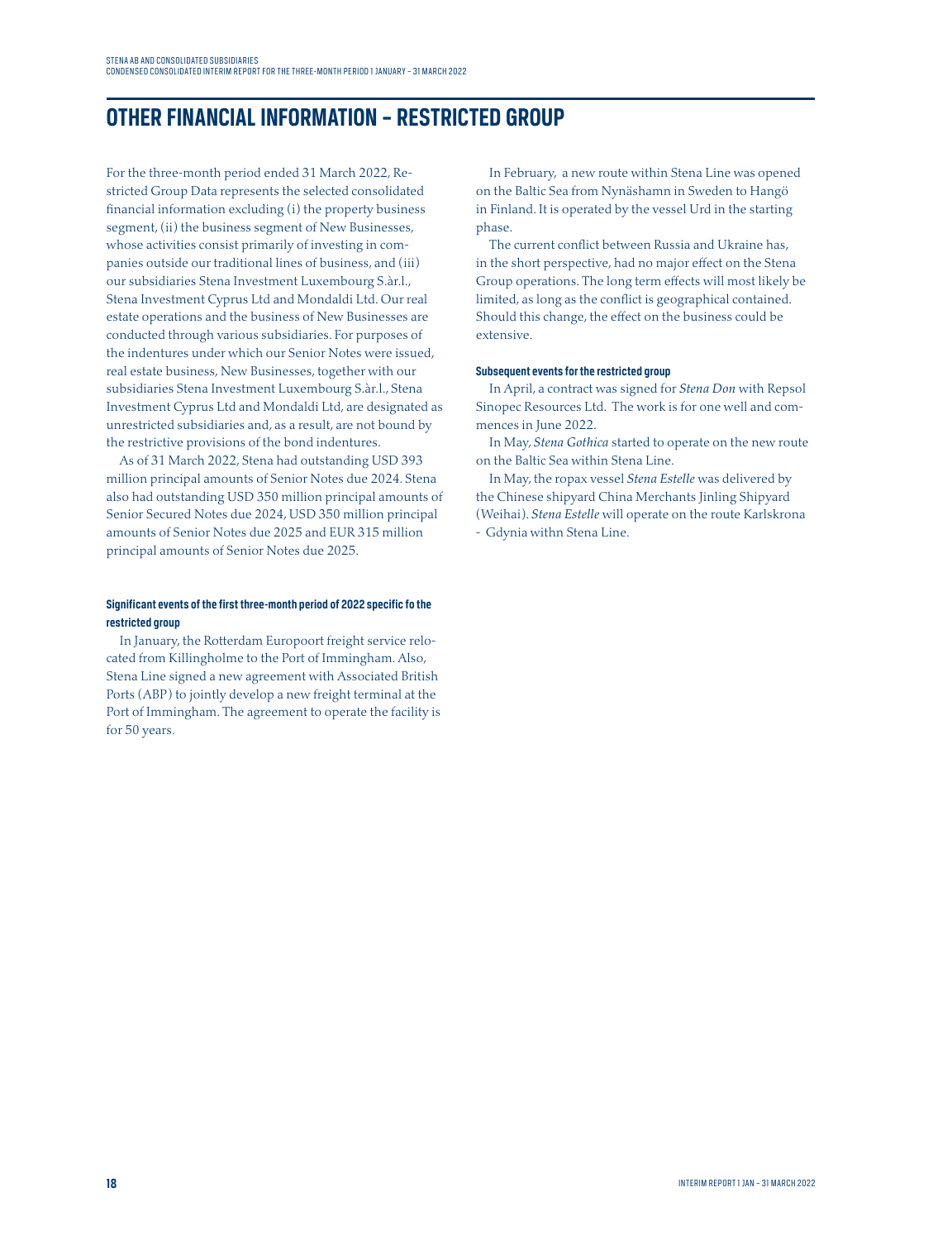# **GROUP CONSOLIDATED INCOME STATEMENTS – RESTRICTED GROUP (UNAUDITED)**

|                                                      |          | Three-month period ended 31 March |  |
|------------------------------------------------------|----------|-----------------------------------|--|
| (SEK in million)                                     | 2022     | 2021                              |  |
| Revenue                                              |          |                                   |  |
| Ferry Operations                                     | 3,315    | 2,312                             |  |
| Offshore Drilling                                    | 744      | 401                               |  |
| Shipping                                             | 3,242    | 2,189                             |  |
| Other                                                | 10       | 13                                |  |
| <b>Total revenue</b>                                 | 7,311    | 4,915                             |  |
| Net gain on sale of non-current assets               |          | 11                                |  |
| <b>Total other income</b>                            |          | 11                                |  |
| <b>Direct operating expenses</b>                     |          |                                   |  |
| Ferry Operations                                     | $-2,358$ | $-1,742$                          |  |
| Offshore Drilling                                    | $-618$   | $-533$                            |  |
| Shipping                                             | $-2,352$ | $-1,608$                          |  |
| Other                                                | 6        | $-11$                             |  |
| <b>Total direct operating expenses</b>               | $-5,322$ | $-3,894$                          |  |
| Selling and administrative expenses                  | $-857$   | $-692$                            |  |
| Profit/loss from investments in operating associates | $-29$    | $-26$                             |  |
| Depreciation, amortisation and impairment            | $-1,888$ | $-1,591$                          |  |
| <b>Total operating expenses</b>                      | $-8,096$ | $-6,203$                          |  |
| <b>Operating profit/loss</b>                         | $-785$   | $-1,277$                          |  |
| Dividends received                                   | 14       | 1,927                             |  |
| Gains/loss on securities, net                        | $-63$    | 30                                |  |
| Interest income                                      | 55       | 52                                |  |
| Interest expense                                     | $-492$   | $-445$                            |  |
| Foreign exchange gains/loss, net                     | $-3$     | 26                                |  |
| Other financial income/expense, net                  | $-80$    | $-75$                             |  |
| <b>Financial net</b>                                 | $-569$   | 1,515                             |  |
| Profit/loss after financial net                      | $-1,354$ | 238                               |  |
| Non-controlling interest                             | $-6$     | $-7$                              |  |
| Profit/loss before tax                               | $-1,360$ | 231                               |  |
| Income taxes                                         | 86       | 189                               |  |
| Profit for the period                                | $-1,274$ | 420                               |  |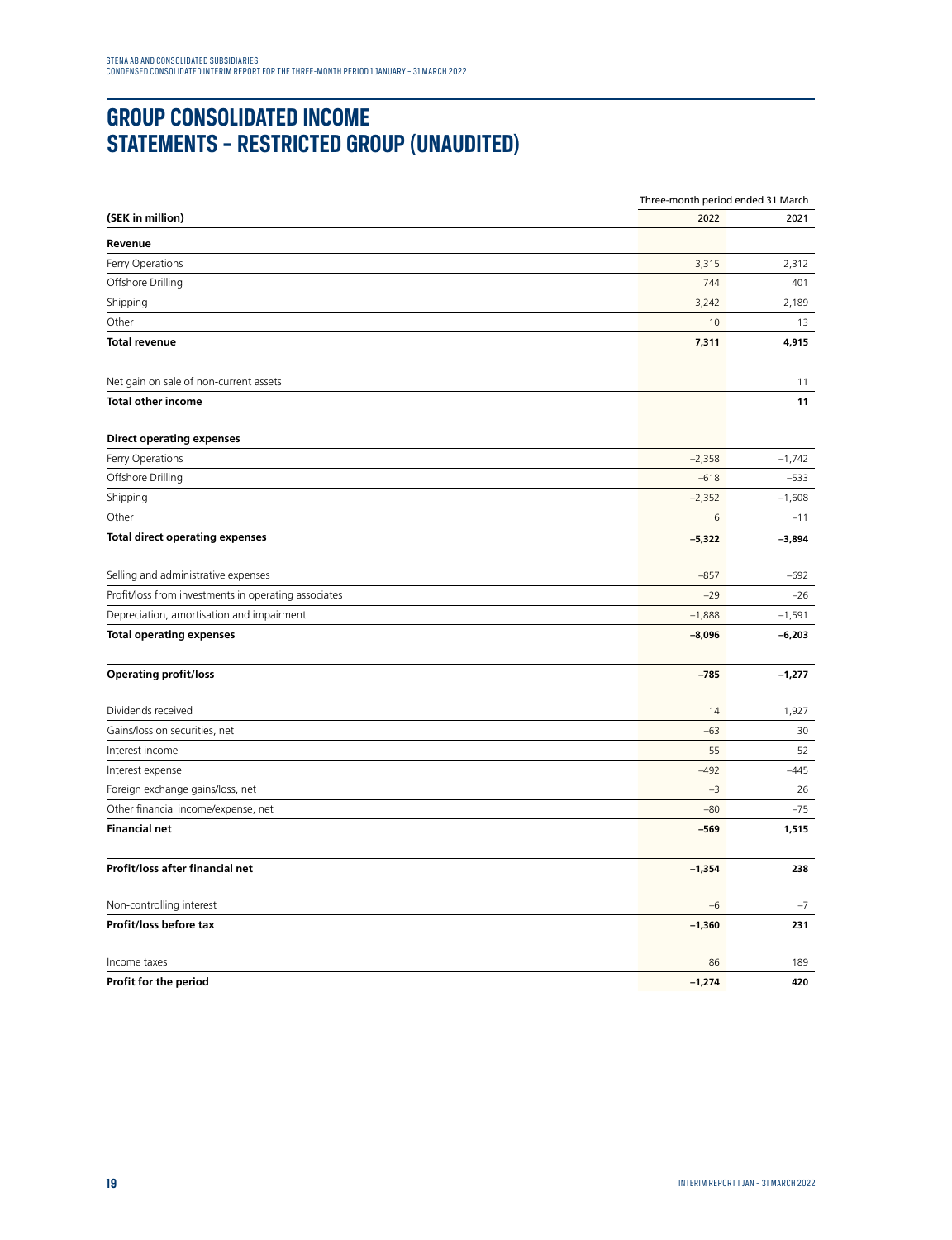# **CONDENSED CONSOLIDATED BALANCE SHEETS – RESTRICTED GROUP (UNAUDITED)**

|                                     | 31 March | 31 December |
|-------------------------------------|----------|-------------|
| (SEK in million)                    | 2022     | 2021        |
| <b>Assets</b>                       |          |             |
| <b>Non-current assets</b>           |          |             |
| Intangible assets                   | 2,518    | 2,512       |
| Property, plant and equipment       |          |             |
| Vessels                             | 43,044   | 43,502      |
| Construction in progress            | 2,038    | 2,282       |
| Equipment                           | 2,233    | 2,249       |
| Land and buildings                  | 1,328    | 1,284       |
| Ports                               | 4,710    | 4,711       |
| Total property, plant and equipment | 53,353   | 54,028      |
|                                     |          |             |
| <b>Financial assets</b>             |          |             |
| Marketable securities               | 908      | 1,200       |
| Intercompany accounts, non-current  | 1,227    | 1,210       |
| Other non-current assets            | 18,453   | 17,330      |
| <b>Total financial assets</b>       | 20,588   | 19,740      |
| <b>Total non-current assets</b>     | 76,459   | 76,280      |
| <b>Current assets</b>               |          |             |
| Inventories                         | 735      | 580         |
| Trade receivables                   | 4,120    | 3,092       |
| Other current receivables           | 3,610    | 2,964       |
| Prepayments and accrued income      | 1,558    | 1,498       |
| Short-term investments              | 2,318    | 2,123       |
| Intercompany accounts, current      | 1,673    | 1,613       |
| Cash and cash equivalents           | 1,215    | 1,372       |
| <b>Total current assets</b>         | 15,229   | 13,242      |
| <b>Total assets</b>                 | 91,688   | 89,522      |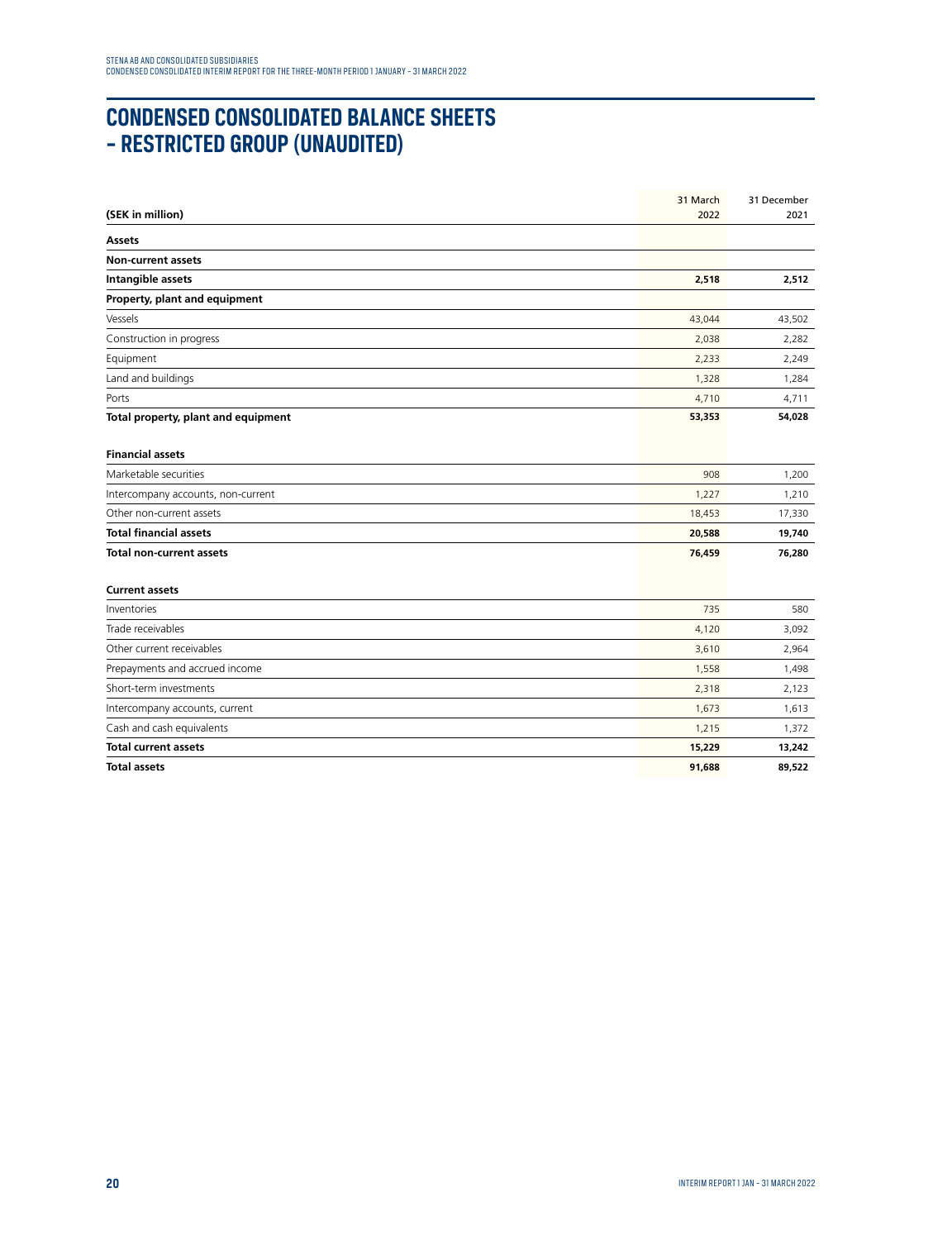|                                                           | 31 March | 31 December |
|-----------------------------------------------------------|----------|-------------|
| (SEK in million)                                          | 2022     | 2021        |
| <b>Equity and liabilities</b>                             |          |             |
| <b>Equity</b>                                             |          |             |
| Share capital                                             | 5        | 5           |
| Reserves                                                  | 31,801   | 31,963      |
| Equity attributable to shareholders of the Parent company | 31,806   | 31,968      |
| Non-controlling interests                                 | 255      | 244         |
| <b>Total equity</b>                                       | 32,061   | 32,212      |
| <b>Non-current liabilities</b>                            |          |             |
| Deferred tax liabilities                                  | 1,243    | 1,303       |
| Pension liabilities                                       | 623      | 607         |
| Other provisions                                          | 22       | 25          |
| Long-term debt                                            | 23,982   | 23,627      |
| Senior notes                                              | 13,544   | 13,136      |
| Capitalised lease obligations                             | 4,217    | 4,773       |
| Other non-current liabilities                             | 968      | 1,366       |
| <b>Total non-current liabilities</b>                      | 44,599   | 44,837      |
| <b>Current liabilities</b>                                |          |             |
| Short-term debt                                           | 4,086    | 2,800       |
| Capitalised lease obligations                             | 1,347    | 1,325       |
| Trade payables                                            | 1,719    | 1,591       |
| <b>Tax liabilities</b>                                    | 90       | 84          |
| Other liabilities                                         | 2,337    | 2,349       |
| Intercompany liabilities, current                         | 706      | 783         |
| Accruals and deferred income                              | 4,743    | 3,541       |
| <b>Total current liabilities</b>                          | 15,028   | 12,473      |
| <b>Total equity and liabilities</b>                       | 91,688   | 89,522      |